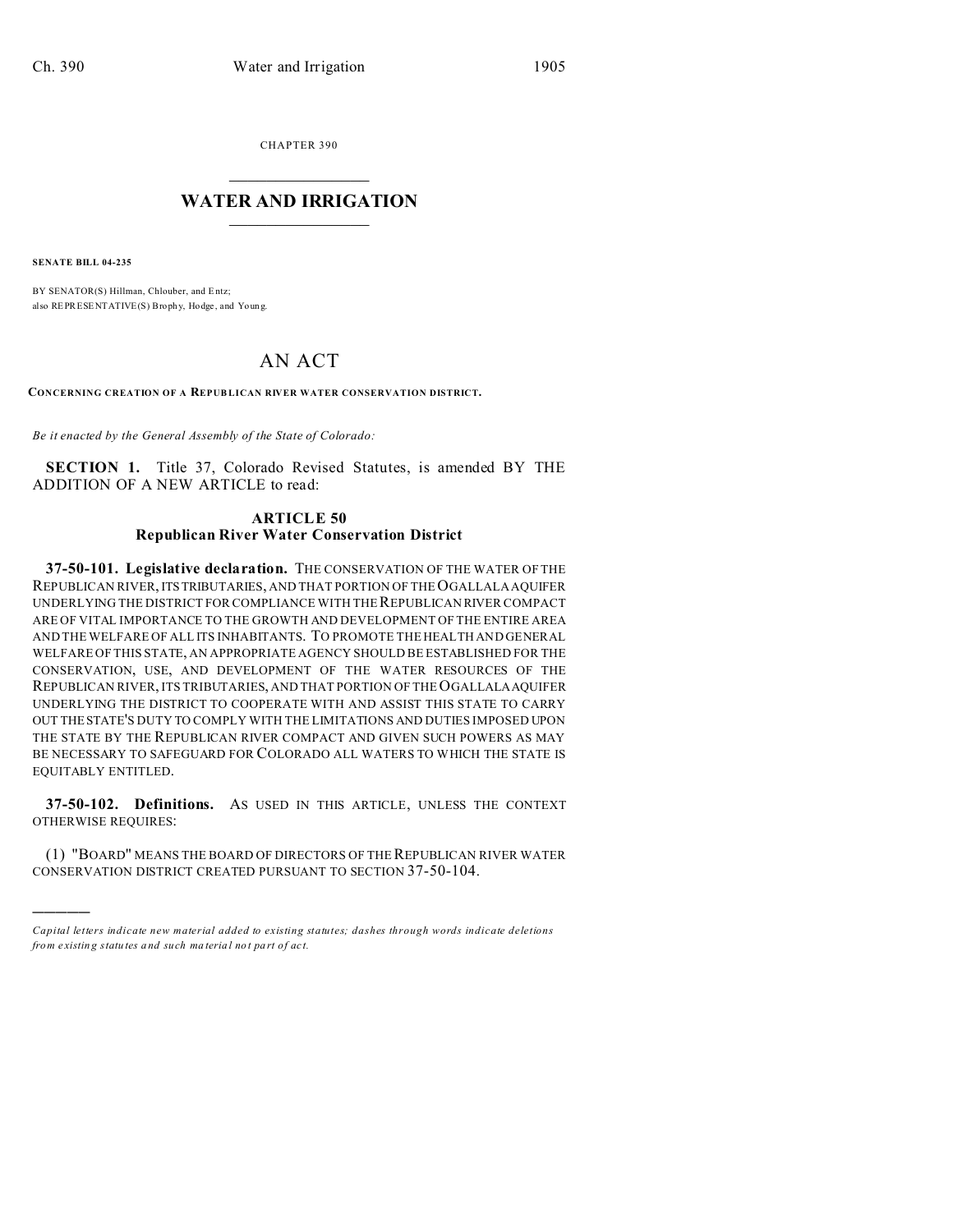(2) "DISTRICT" MEANS THE REPUBLICAN RIVER WATER CONSERVATION DISTRICT CREATED PURSUANT TO THIS ARTICLE.

(3) "PERSON" MEANS A PERSON, FIRM, PARTNERSHIP, ASSOCIATION, OR CORPORATION.

(4) "PROPERTY", AS USED IN SECTIONS37-50-109 AND 37-50-111, INCLUDES BOTH REAL AND PERSONAL PROPERTY. IN OTHER PARTS OF THIS ARTICLE RELATING TO SPECIAL ASSESSMENTS, UNLESS OTHERWISE SPECIFIED, "PROPERTY" MEANS REAL ESTATE AS DEFINED IN SECTION 2-4-401 (5), C.R.S., AND INCLUDES ALL RAILROADS; TRAM ROADS; ELECTRIC RAILROADS; STATE AND INTERURBAN RAILROADS; HIGHWAYS; TELEPHONE, TELEGRAPH, AND TRANSMISSIONLINES; WATER SYSTEMS, WATER RIGHTS, PIPELINES, AND RIGHTS-OF-WAY OF PUBLIC SERVICE CORPORATIONS; AND ALL OTHER REAL PROPERTY, WHETHER HELD FOR PUBLIC OR PRIVATE USE.

(5) "REPUBLICAN RIVER BASIN" MEANS THAT AREA SHOWN UPON THE MAP TITLED: "BOUNDARIES OF THE REPUBLICAN RIVER BASIN AND REPUBLICAN RIVER WATER CONSERVATION DISTRICT". THE MAP SHALL BE KEPT ON FILE IN THE OFFICE OF THE STATE ENGINEER, THE COLORADO GROUND WATER COMMISSION, AND THE DISTRICT AND SHALL BE AVAILABLE FOR PUBLIC INSPECTION.

(6) "REPUBLICAN RIVER COMPACT" MEANS THE COMPACT ENTERED INTO BETWEEN THE STATES OF COLORADO,KANSAS, AND NEBRASKA AND APPROVED BY THE UNITED STATES CONGRESS AS CODIFIED IN ARTICLE 67 OF THIS TITLE AND AS FURTHER DEFINED BY THE FINAL SETTLEMENT STIPULATION DATED DECEMBER 15, 2002, AND FILED IN *KANSAS V. COLORADO AND NEBRASKA*, NO. 126 ORIGINAL.

**37-50-103. Creation and name of district.** (1) THERE IS HEREBY CREATED A WATER CONSERVATION DISTRICT TO BE KNOWN AND DESIGNATED AS THE "REPUBLICAN RIVER WATER CONSERVATION DISTRICT". THE DISTRICT IS HEREBY DECLARED TO BE A BODY CORPORATE UNDER THE LAWS OF COLORADO. THE DISTRICT SHALL COMPRISE THE FOLLOWING AREA AND TERRITORY OF THE STATE OF COLORADO: PHILLIPS AND YUMA COUNTIES AND THOSE PORTIONS OF KIT CARSON, LINCOLN, LOGAN, SEDGWICK, AND WASHINGTON COUNTIES WITHIN THE REPUBLICAN RIVER BASIN.

(2) THE CREATION OF THE REPUBLICAN RIVER WATER CONSERVATION DISTRICT SHALL NOT AFFECT THE EXISTENCE OR POWERS OF PUBLIC IRRIGATION DISTRICTS CREATED PURSUANT TO ARTICLES 41 TO 43 OF THIS TITLE OR GROUND WATER MANAGEMENT DISTRICTS CREATED PURSUANT TO ARTICLE 90 OF THIS TITLE BEFORE THE EFFECTIVE DATE OF THIS ARTICLE.

**37-50-104. Board of directors.** (1) THE DISTRICT SHALL BE MANAGED AND CONTROLLED BY A BOARD OF FIFTEEN DIRECTORS. THE MEMBERS OF THE BOARD SHALL HOLD THEIR OFFICES FOR TERMS OF THREE YEARS AND UNTIL THEIR SUCCESSORS ARE APPOINTED AND QUALIFIED. A DIRECTOR MAY SERVE ONE OR MORE TERMS. THE BOARDS OF COUNTY COMMISSIONERS OF THE COUNTIES OF YUMA, PHILLIPS, KIT CARSON, WASHINGTON, SEDGWICK, LINCOLN, AND LOGAN SHALL EACH APPOINT ONE DIRECTOR, WHO SHALL BE A RESIDENT OF THE RESPECTIVE COUNTY. ONE MEMBER OF THE BOARD SHALL BE APPOINTED BY EACH OF THE BOARDS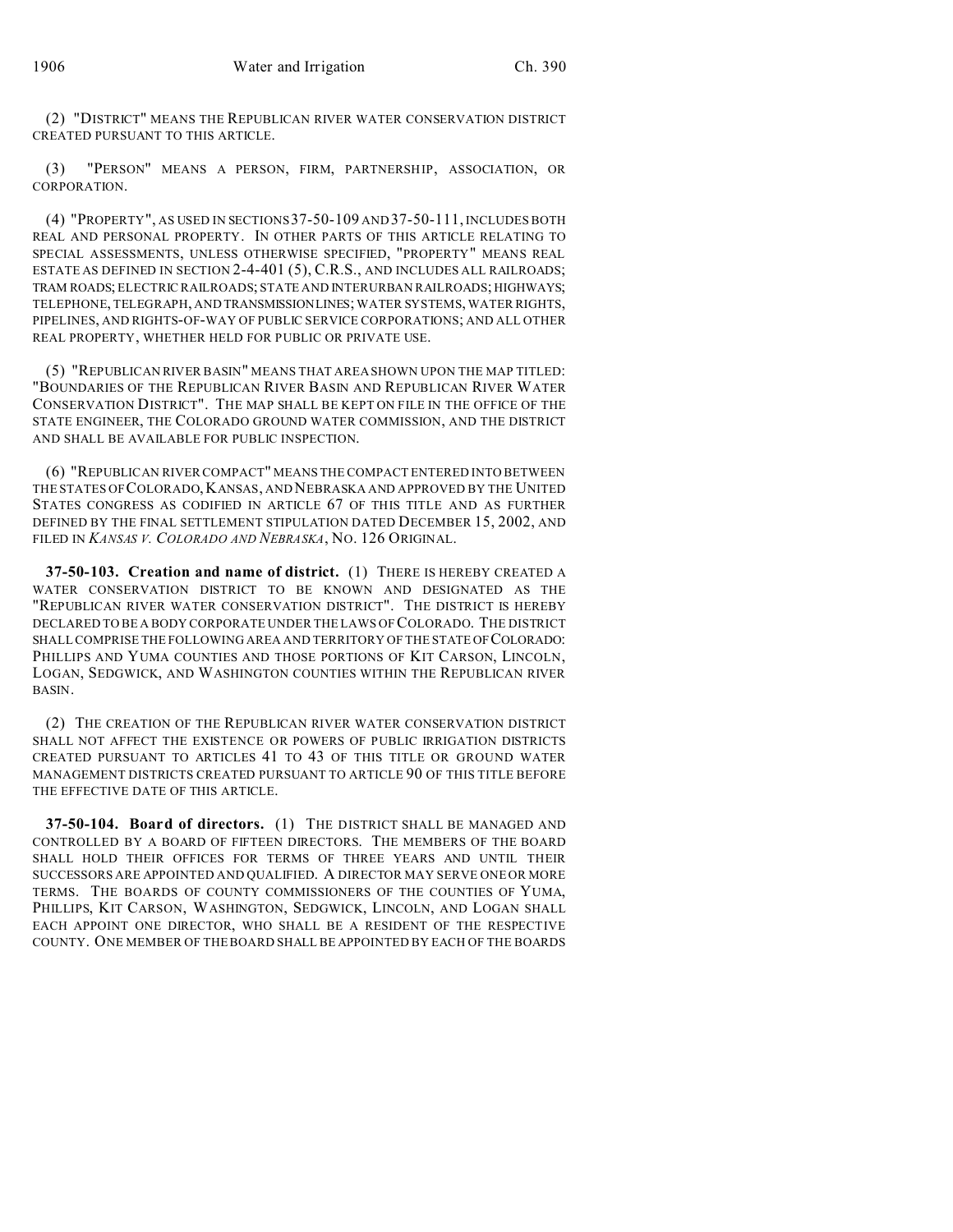OF THE MARKS BUTTE,FRENCHMAN,W-Y,SAND HILLS,CENTRAL YUMA,ARIKAREE, AND PLAINS GROUND WATER MANAGEMENT DISTRICTS. ONE MEMBER OF THE BOARD SHALL BE APPOINTED BY THE COLORADO GROUND WATER COMMISSION AND SHALL BE A MEMBER OF THE COLORADO GROUND WATER COMMISSION. EACH DIRECTOR SHALL BE, AT THE TIME OF THE DIRECTOR'S APPOINTMENT, A RESIDENT AND OWNER OF REAL PROPERTY WITHIN THE COUNTY OR GROUND WATER MANAGEMENT DISTRICT FROM WHICH HE OR SHE IS APPOINTED OR, IF ONLY A PART OF THE COUNTY OR GROUND WATER MANAGEMENT DISTRICT IS INCLUDED WITHIN THE BOUNDARIES OF THE DISTRICT, A RESIDENT AND OWNER OF REAL PROPERTY WITHIN SUCH INCLUDED PART. THE DIRECTOR APPOINTED BY THE COLORADO GROUND WATER COMMISSION SHALL, AT THE TIME OF APPOINTMENT, RESIDE WITHIN THE DISTRICT. EACH DIRECTOR SHALL BE APPOINTED BY EITHER THE BOARD OF COUNTY COMMISSIONERS OF THE COUNTY IN WHICH THE DIRECTOR RESIDES OR BY THE GROUND WATER MANAGEMENT DISTRICT IN WHICH THE DIRECTOR RESIDES. THE DIRECTOR MAY BE A MEMBER OF THE BOARD OF COUNTY COMMISSIONERS OF SUCH COUNTY OR THE BOARD OF DIRECTORS OF SUCH GROUND WATER MANAGEMENT DISTRICT. SUCH APPOINTMENTS SHALL BE MADE AT THE FIRST MEETING OF THE BOARD OF COUNTY COMMISSIONERS, GROUND WATER MANAGEMENT DISTRICT, OR COLORADO GROUND WATER COMMISSION AFTER THE ESTABLISHMENT OF THE DISTRICT. THE MEMBERS OF THE BOARD SHALL ANNUALLY SELECT ONE OF THEIR NUMBER TO ACT AS PRESIDENT AND ONE OF THEIR NUMBER TO ACT AS VICE-PRESIDENT, EACH TO HOLD OFFICE FOR ONE YEAR OR UNTIL A SUCCESSOR IS DULY SELECTED.

(2) THE OFFICE OF A DIRECTOR SHALL BECOME VACANT WHEN THE DIRECTOR CEASES TO RESIDE IN THE COUNTY OR GROUND WATER MANAGEMENT DISTRICT FROM WHICH HE OR SHE WAS APPOINTED, OR IN THE CASE OF THE DIRECTOR APPOINTED BY THECOLORADO GROUND WATER COMMISSION WHEN THE DIRECTORCEASESTO RESIDE IN THE DISTRICT OR IS NO LONGER A MEMBER OF THE COLORADO GROUND WATER COMMISSION, OR WHEN DECLARED VACANT BY A MAJORITY VOTE OF ALL OF THE MEMBERS OF THE BOARD WHEN A DIRECTOR HAS FAILED TO ATTEND TWO CONSECUTIVE REGULAR MEETINGS WITHOUT HAVING BEEN EXCUSED FROM ATTENDANCE BY THE PRESIDENT. IF A VACANCY OCCURS IN THE OFFICE BY REASON OF DEATH, RESIGNATION, REMOVAL, OR OTHERWISE, IT SHALL BE FILLED FOR THE REMAINDER OF THE UNEXPIRED TERM BY THE BOARD OF COUNTY COMMISSIONERS OF THE COUNTY, OR THE GROUND WATER MANAGEMENT DISTRICT FROM WHICH THE DIRECTOR WAS ORIGINALLY APPOINTED. BEFORE ENTERING UPON THE DISCHARGE OF HIS OR HER DUTIES, EACH DIRECTOR SHALL TAKE AN OATH TO SUPPORT AND DEFEND THE CONSTITUTIONS OF THE UNITED STATES AND OF THIS STATE AND TO IMPARTIALLY, WITHOUT FEAR OR FAVOR, DISCHARGE THE DUTIES OF A DIRECTOR OF THE DISTRICT.

(3) (a) UPON CREATION OF THE DISTRICT, THE DIRECTORS SHALL BE APPOINTED BY THE RESPECTIVE BOARDS OF COUNTY COMMISSIONERS OR GROUND WATER MANAGEMENT DISTRICTS AS PROVIDED IN THIS SECTION FOR THE FOLLOWING TERMS OF OFFICE:

(I) THE DIRECTOR FROM THE COUNTIES OF PHILLIPS AND KIT CARSON AND FROM THEMARKS BUTTE AND ARIKAREE GROUNDWATER MANAGEMENT DISTRICTS, WHOSE TERMS OF OFFICE SHALL EXPIRE ON THE DATE OF THE REGULAR QUARTERLY MEETING OF THE BOARD TO BE HELD IN OCTOBER 2005, OR AS SOON THEREAFTER AS THEIR RESPECTIVE SUCCESSORS ARE APPOINTED AND QUALIFIED;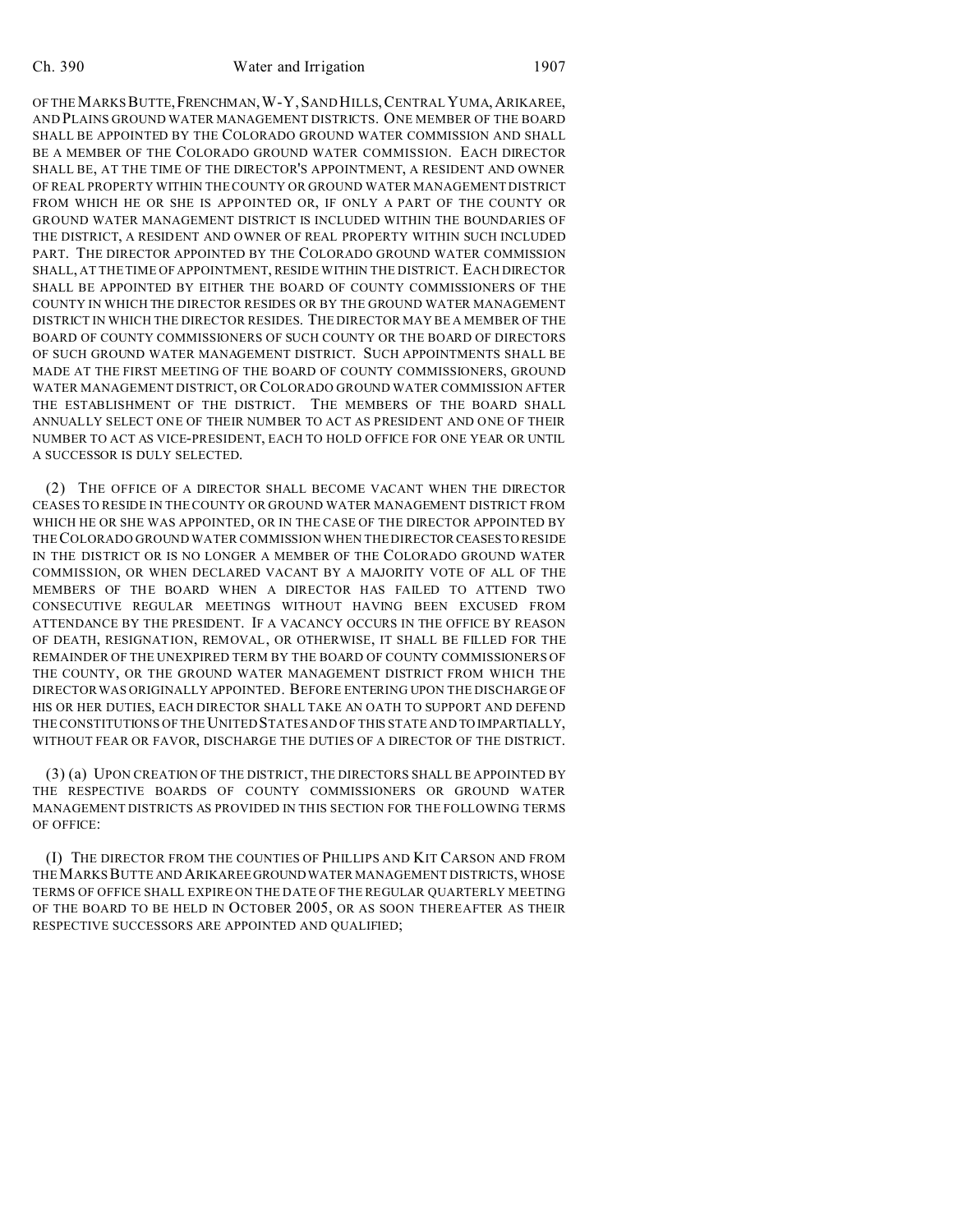(II) THE DIRECTORS FROM THE COUNTIES OF WASHINGTON, SEDGWICK, AND LINCOLN AND FROM THE W-Y, CENTRAL YUMA, AND PLAINS GROUND WATER MANAGEMENT DISTRICTS, WHOSE TERMS OF OFFICE SHALL EXPIRE ON THE DATE OF THE REGULAR QUARTERLY MEETING TO BE HELD IN OCTOBER 2006, OR AS SOON THEREAFTER AS THEIR RESPECTIVE SUCCESSORS ARE APPOINTED AND QUALIFIED; AND

(III) THE DIRECTORS FROM THE COUNTIES OF YUMA AND LOGAN, THE DIRECTORS FROM THE FRENCHMAN AND SAND HILLS GROUND WATER MANAGEMENT DISTRICTS, AND THE DIRECTOR APPOINTED BY THE GROUND WATER COMMISSION, WHOSE TERMS OF OFFICE SHALL EXPIRE ON THE DATE OF THE REGULAR QUARTERLY MEETING TO BE HELD IN OCTOBER 2007, OR AS SOON THEREAFTER AS THEIR RESPECTIVE SUCCESSORS ARE APPOINTED AND QUALIFIED.

(b) THEREAFTER, EACH DIRECTOR SHALL BE APPOINTED FOR A TERM OF THREE YEARS, AND THE TERM SHALL EXPIRE ON THE DATE OF THE REGULAR QUARTERLY MEETING TO BE HELD IN OCTOBER OF THE YEAR THAT COMMENCES DURING THE THIRD YEAR OF THE DIRECTOR'S TERM, OR AS SOON THEREAFTER AS A SUCCESSOR IS DULY APPOINTED AND QUALIFIED. FOR THE PURPOSE OF DETERMINING SUCH EXPIRATION DATE, THE TERM OF THE DIRECTOR SHALL BE TAKEN AS HAVING BEGUN ON THE DATE OF THE FIRST REGULAR OCTOBER QUARTERLY MEETING AT WHICH THE TERM OF A PREDECESSOR WOULD HAVE EXPIRED HAD THE DIRECTOR THEN BEEN DULYAPPOINTED AND QUALIFIED.

**37-50-105. Compensation of directors.** THE DIRECTORS OF THE DISTRICT SHALL RECEIVE AS COMPENSATION A SUM NOT TO EXCEED TWENTY-FIVE DOLLARS PER DAY WHILE ACTUALLY ENGAGED IN THE BUSINESS OF THE DISTRICT, AND, IN ADDITION, THE DIRECTORS SHALL BE ENTITLED TO THEIR ACTUAL TRAVELING AND TRANSPORTATION EXPENSES WHEN AWAY FROM THEIR RESPECTIVE PLACES OF RESIDENCE ON DISTRICT BUSINESS.

**37-50-106. Employees.** THE BOARD SHALL APPOINT A SECRETARY AND A TREASURER. THE SAME INDIVIDUAL MAY, AT THE ELECTION OF THE BOARD, HOLD BOTH OFFICES. THE BOARD SHALL LIKEWISE HIRE SUCH OTHER EMPLOYEES, INCLUDING ENGINEERS AND ATTORNEYS, AS MAY BE REQUIRED TO PROPERLY TRANSACT THE BUSINESS OF THE DISTRICT, AND IS AUTHORIZED TO PROVIDE FOR THE COMPENSATION OF THE SECRETARY AND TREASURER AND OTHER APPOINTEES. THE TREASURER SHALL BE REQUIRED BY THE BOARD TO GIVE BOND WITH A CORPORATE SURETY IN SUCH AMOUNT AS THE BOARD MAY FIX AND THAT IT DEEMS SUFFICIENT TO PROTECT THE FUNDS IN THE HANDS OF THE TREASURER OR UNDER THE TREASURER'S CONTROL. SUCH BOND IS SUBJECT TO THE APPROVAL OF THE BOARD.

**37-50-107. General powers.** (1) THE DISTRICT IS FORMED FOR THE PURPOSE OF COOPERATING WITH AND ASSISTING THIS STATE TO CARRY OUT ITS DUTY TO COMPLY WITH THE LIMITATIONS AND DUTIES IMPOSED UPON THE STATE BY THE REPUBLICAN RIVER COMPACT, AND, IN FURTHERANCE OF THAT PURPOSE AND IN ITS CORPORATE CAPACITY, THE DISTRICT SHALL HAVE POWER TO:

(a) SUE AND BE SUED IN THE NAME OF THE REPUBLICAN RIVER WATER CONSERVATION DISTRICT AND OTHERWISE TO PARTICIPATE IN LITIGATION;

(b) ACQUIRE, OPERATE, AND HOLD IN THE NAME OF THE DISTRICT SUCH REAL AND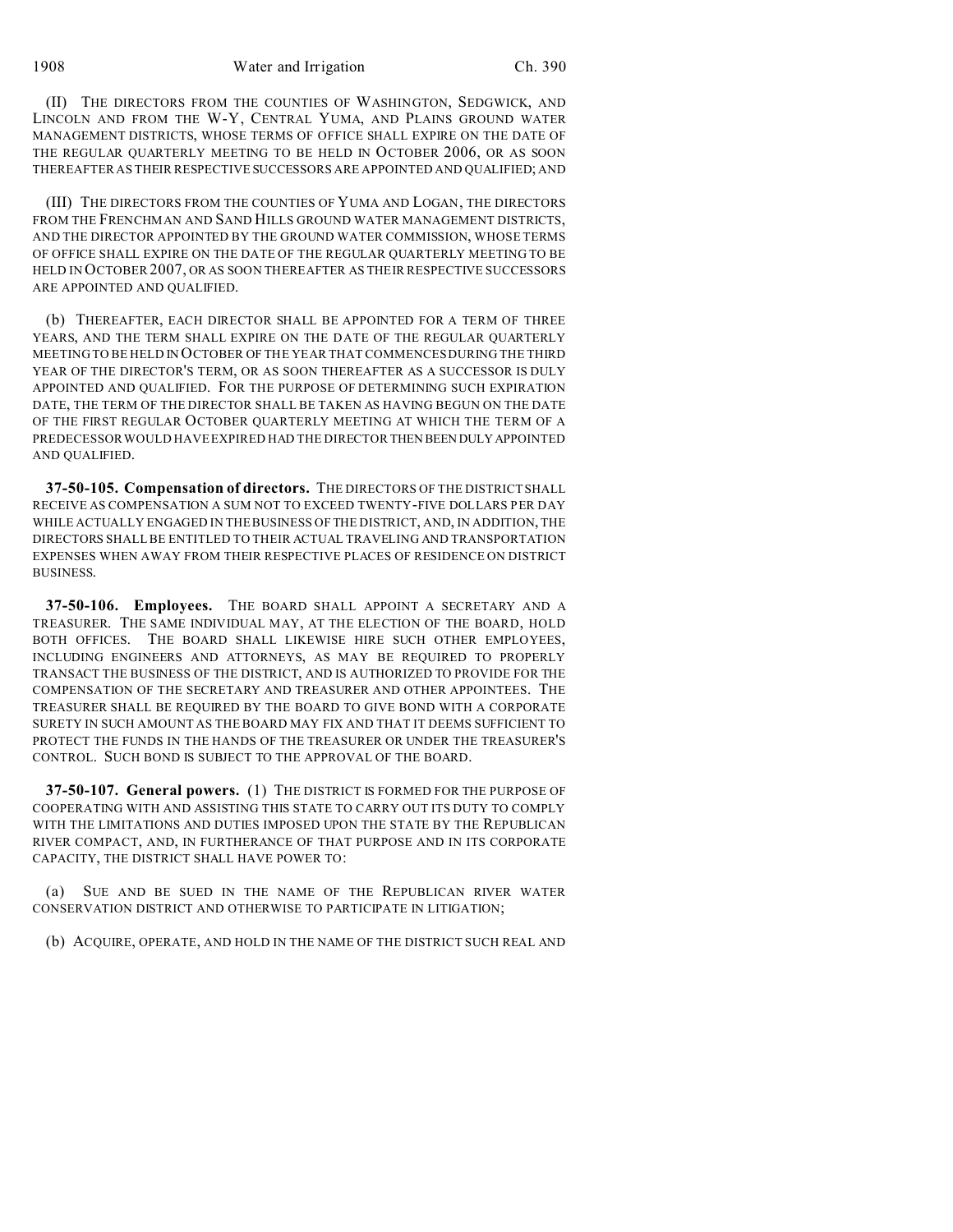#### Ch. 390 Water and Irrigation 1909

PERSONAL PROPERTY AS MAY BE NECESSARY TO CARRY OUT THE PROVISIONS OF THIS ARTICLE AND SELL AND CONVEY SUCH PROPERTY OR ITS PRODUCTS AS PROVIDED IN THIS ARTICLE OR WHEN THE PROPERTY IS NO LONGER NEEDED FOR THE PURPOSES OF THE DISTRICT;

(c) BORROW MONEY AND INCUR INDEBTEDNESS AND ISSUE BONDS OR OTHER EVIDENCE OF SUCH INDEBTEDNESS;

(d) ACCEPT GIFTS, GRANTS, OR DONATIONS OF PERSONAL OR REAL PROPERTY OR MONEYS;

(e) MAKE SURVEYS AND CONDUCT INVESTIGATIONS TO DETERMINE THE BEST MANNER OF UTILIZING STREAM FLOWS WITHIN THE DISTRICT AND THE AMOUNT OF SUCH STREAM FLOW OR OTHER WATER SUPPLY, INCLUDING GROUND WATER; LOCATE DITCHES, IRRIGATION WORKS, WELLS, PIPELINES, AND RESERVOIRS TO STORE OR UTILIZE WATER FOR COMPACT COMPLIANCE PURPOSES; MAKE FILINGS UPON SUCH WATER; INITIATE APPROPRIATIONS FOR COMPACT COMPLIANCE PURPOSES; AND DO AND PERFORM ALL ACTS AND THINGS NECESSARY OR ADVISABLE TO PROTECT EXISTING BENEFICIAL USES OF WATER WITHIN THE DISTRICT THROUGH COMPLIANCE WITH THE REPUBLICAN RIVER COMPACT;

(f) MAKE CONTRACTS WITH RESPECT TO THE RELATIVE RIGHTS OF THE DISTRICT UNDER ITS CLAIMS AND FILINGS AND THE RIGHTS OF ANY OTHER PERSON SEEKING TO DIVERT WATER FROM ANY OF THE STREAMS WITHIN THE DISTRICT;

(g) CONTRACT WITH ANY AGENCIES, OFFICERS, BUREAUS, AND DEPARTMENTS OF THIS STATE AND THE UNITED STATES, INCLUDING THE DEPARTMENT OF CORRECTIONS, TO OBTAIN SERVICES OR LABOR FOR THE INITIATION OR CONSTRUCTION OF IRRIGATION WORKS, CANALS, RESERVOIRS, WELLS, PIPELINES, OR RETAINING PONDS WITHIN THE DISTRICT;

(h) ENTER UPON PRIVATELY OWNED LAND OR OTHER REAL PROPERTY FOR THE PURPOSE OF MAKING SURVEYS OR OBTAINING OTHER INFORMATION, WITHOUT OBTAINING AN ORDER SO TO DO, IF THE SAME CAN BE DONE WITHOUT DAMAGE TO THE LANDS, CROPS, OR IMPROVEMENTS THEREON;

(i) ENTER INTO CONTRACTS, AGREEMENTS, OR OTHER ARRANGEMENTS WITH THE UNITED STATES GOVERNMENT OR ANY DEPARTMENT THEREOF; WITH PERSONS, RAILROADS, OR OTHER ENTITIES; WITH PUBLIC CORPORATIONS; WITH THE STATE GOVERNMENT OR A POLITICAL SUBDIVISION OF THIS OR OTHER STATES; WITH IRRIGATION, DRAINAGE, CONSERVATION, CONSERVANCY, OR OTHER IMPROVEMENT DISTRICTS IN THIS OR OTHER STATES; WITH GROUND WATER MANAGEMENT DISTRICTS; OR WITH THE GROUND WATER COMMISSION FOR COOPERATION OR ASSISTANCE IN CONSTRUCTING, MAINTAINING, USING, AND OPERATING THE WORKS OF THE DISTRICT, FOR MAKING SURVEYS AND INVESTIGATIONS OR RELATED REPORTS, OR FOR ANY OTHER PURPOSE AUTHORIZED BY THIS ARTICLE. THEDISTRICT MAY PURCHASE, LEASE, OR ACQUIRE LAND OR OTHER PROPERTY IN ADJOINING STATES IN ORDER TO SECURE OUTLETS OR FOR OTHER PURPOSES OF THE DISTRICT AND MAY ENTER INTO CONTRACTS AND SPEND MONEY FOR SECURING SUCH OUTLETS OR OTHER WORKS IN ADJOINING STATES.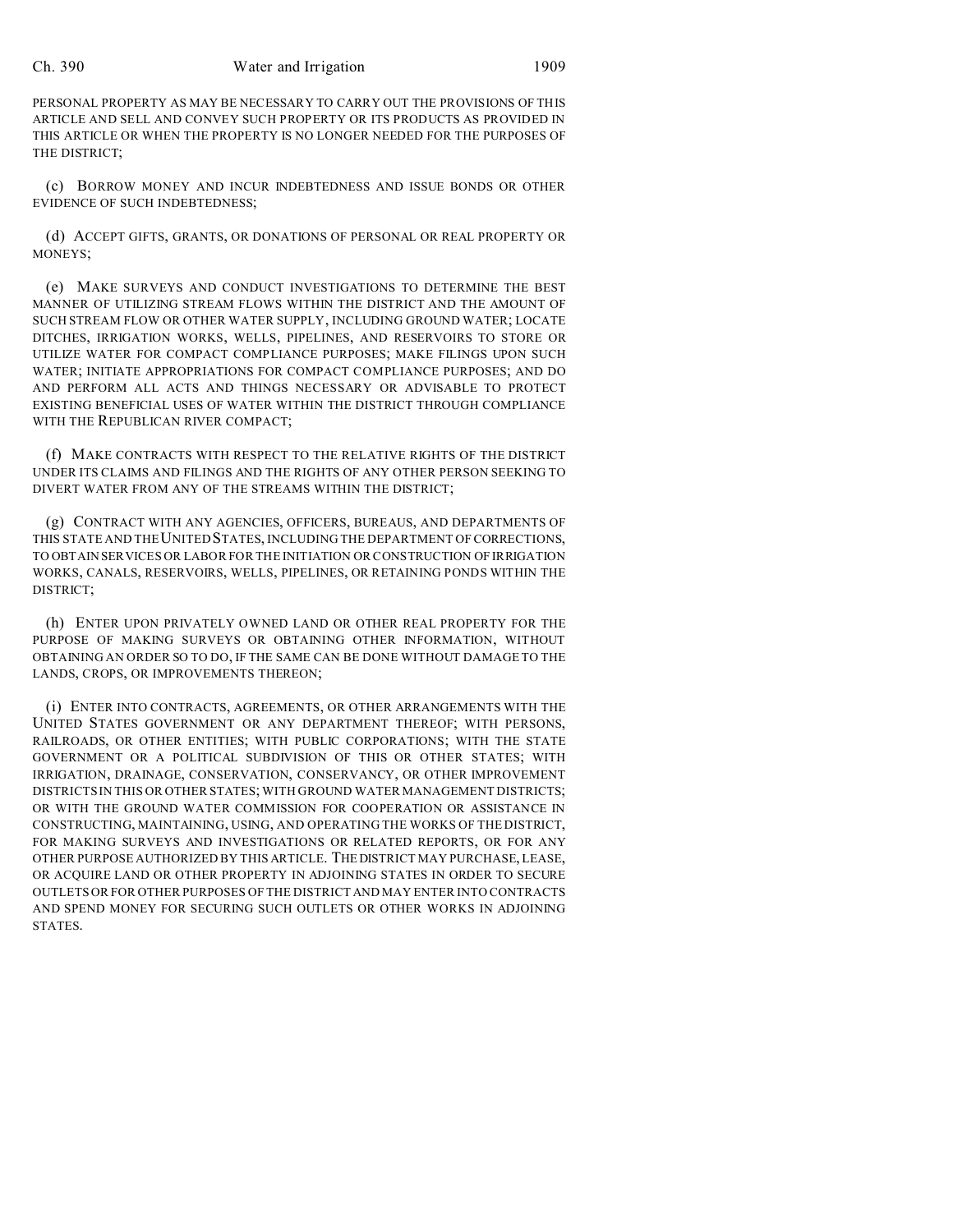(j) HAVE AND EXERCISE THE POWER OF EMINENT DOMAIN TO ACQUIRE DITCHES, RESERVOIRS, OR OTHER WORKS, LANDS, OR RIGHTS-OF-WAY THEREFOR THAT THE DISTRICT MAY NEED TO CARRY OUT THE PLANS OF THE DISTRICT AND IN GENERAL TO EXERCISE ANY AND ALL RIGHTS AND POWERS OF EMINENT DOMAIN CONFERRED UPON OTHER AGENCIES, AS PROVIDED IN ARTICLES 1 TO 7 OF TITLE 38, C.R.S.;

(k) ESTABLISH A WATER ENTERPRISE PURSUANT TO ARTICLE 45.1 OF THIS TITLE;

(l) MAKE LOANS OR GRANTS TO ANY PUBLIC ENTITY, NONPROFIT CORPORATION, NOT-FOR-PROFIT CORPORATION, CARRIER DITCH COMPANY, MUTUAL DITCH OR RESERVOIR COMPANY, UNINCORPORATED DITCH OR RESERVOIR COMPANY, OR COOPERATIVE ASSOCIATION WITHIN THE BOUNDARIES OF THE DISTRICT TO CARRY OUT THE PURPOSES OF THE DISTRICT;

(m) IMPOSE A USE FEE ON THE DIVERSION OF WATER WITHIN THE DISTRICT OR ESTABLISH AN ANNUAL LEVY FOR THE USE OF WATER;

(n) ESTABLISH A NONPROFIT OR CHARITABLE LAND TRUST;

(o) PURCHASE, RENT, LEASE, AND ACCEPT DONATIONS OF, OR COOPERATE IN THE CREATION OF, CONSERVATION EASEMENTS;

(p) COOPERATE IN THE CREATION OF CONSERVATION RESERVE PROGRAMS AND OTHER SIMILAR PROGRAMS;

(q) EXERCISE SUCH IMPLIED POWERS AND PERFORM SUCH OTHER ACTS AS MAY BE NECESSARY TO CARRY OUT AND EFFECT ANY OF THE EXPRESS POWERS HEREBY CONFERRED UPON SUCH DISTRICT AS SET FORTH IN THIS ARTICLE.

(2) THE DISTRICT, IN ITS OWN NAME, MAY ISSUE REVENUE BONDS TO FINANCE, IN WHOLE OR IN PART, THE CONSTRUCTION OF WORKS, RESERVOIRS, WELLS, PIPELINES, OR OTHER IMPROVEMENTS FOR THE BENEFICIAL USE OF WATER FOR THE PURPOSES FOR WHICH IT HAS BEEN OR MAY BE APPROPRIATED AND TO FURTHER THE PURPOSES OF THE DISTRICT, WHETHER OR NOT THE INTEREST ON SUCH BONDS MAY BE SUBJECT TO TAXATION. SUCH REVENUE BONDS SHALL BE ISSUED IN SUCH DENOMINATIONS AND WITH SUCH MAXIMUM NET EFFECTIVE INTEREST RATE AS MAY BE FIXED BY THE BOARD AND SHALL BEAR INTEREST SUCH THAT THE NET EFFECTIVE INTEREST RATE OF THE BONDS DOES NOT EXCEED THE MAXIMUM NET EFFECTIVE INTEREST RATE AUTHORIZED. THE BOARD SHALL PLEDGE ONLY RENTAL PROCEEDS, SERVICE CHARGES, AND OTHER INCOME, OR ANY COMBINATION THEREOF, FROM SUCH WORKS OR OTHER IMPROVEMENTS, AND THE DISTRICT SHALL NOT BE OTHERWISE OBLIGATED FOR THE PAYMENT THEREOF. AT THE TIME SUCH REVENUE BONDS ARE ISSUED, THE BOARD SHALL MAKE AND ENTER IN THE MINUTES OF THE PROCEEDING A RESOLUTION IN WHICH ARE SET FORTH THE DUE DATES OF SUCH REVENUE BONDS, THE RATES OF INTEREST THEREON, THE GENERAL PROVISIONS OF THE BONDS, AND A STATEMENT THAT THE SAME ARE PAYABLE ONLY OUT OF RENTAL PROCEEDS, SERVICE CHARGES, AND OTHER INCOME, OR ANY COMBINATION THEREOF. IN ADDITION, THE BOARD SHALL REQUIRE THE PAYMENT OF RENTAL CHARGES, SERVICE CHARGES, OR OTHER CHARGES BY THE POLITICAL SUBDIVISIONS OR PERSONS WHO ARE TO USE OR DERIVE BENEFITS FROM THE WATER OR OTHER SERVICES FURNISHED BY SUCH WORKS OR IMPROVEMENTS. SUCH CHARGES SHALL BE SUFFICIENT TO PAY OPERATION AND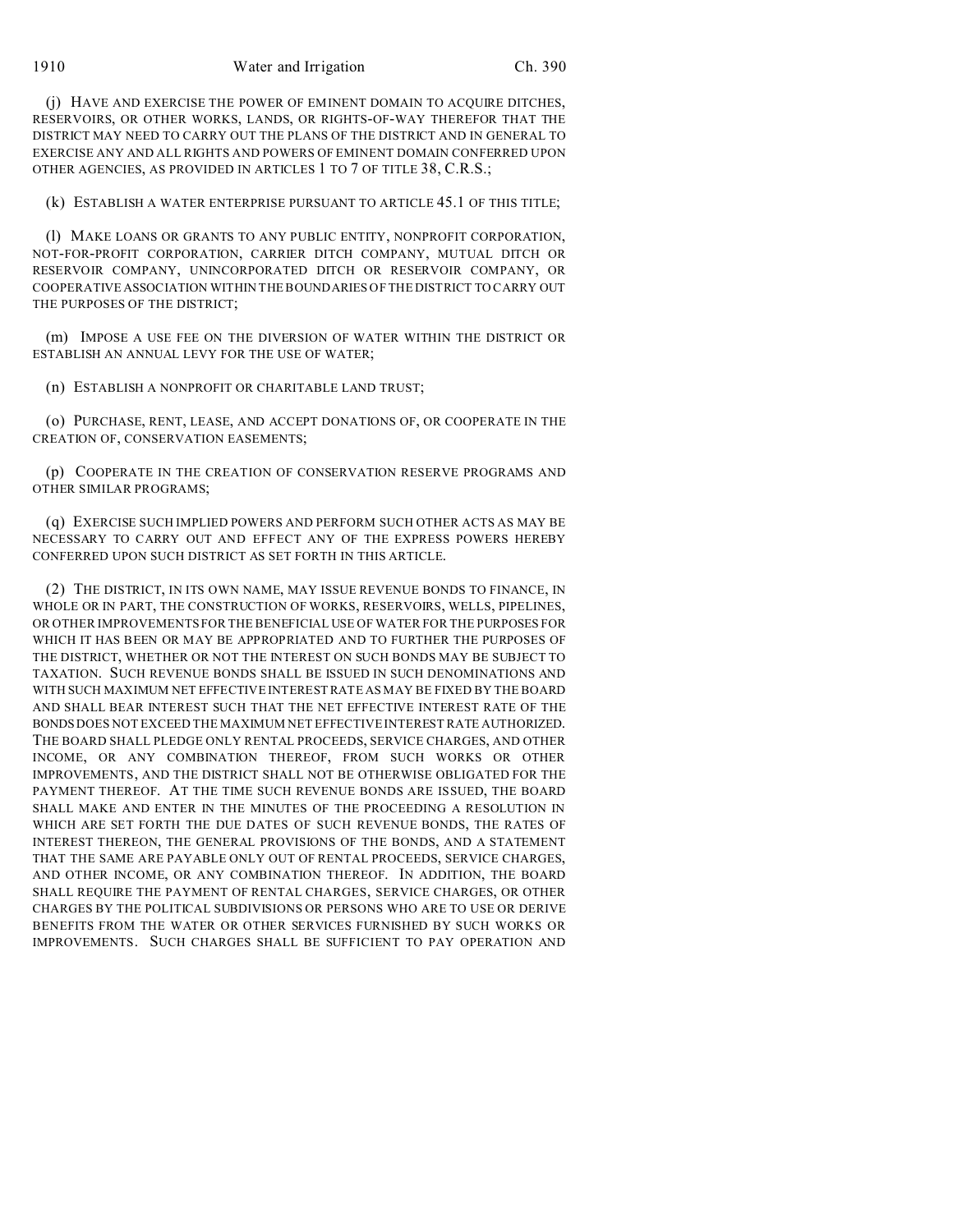MAINTENANCE EXPENSES THEREOF, TO MEET THE BOND PAYMENTS, AND TO ACCUMULATE AND MAINTAIN RESERVE AND REPLACEMENT ACCOUNTS PERTAINING THERETO AS SET FORTH IN SUCH RESOLUTION. SUCH RESOLUTION SHALL BE IRREPEALABLE DURING THE TIME THAT ANY OF THE REVENUE BONDS ARE OUTSTANDING AND UNPAID. THE REVENUE BONDS SHALL BE SIGNED "REPUBLICAN RIVER WATER CONSERVATION DISTRICT, BY ...................., PRESIDENT. ATTEST ...................., SECRETARY", AND THEY SHALL BE COUNTERSIGNED BY THETREASURER.

(3) THE DISTRICT IS AUTHORIZED AND REQUIRED TO PREPARE AND ADOPT AS THE OFFICIAL PLAN FOR THE DISTRICT A COMPREHENSIVE, DETAILED PLAN SHOWING THE NATURE OF THE IMPROVEMENTS OR WORKS, INCLUDING ALL CANALS, RESERVOIRS, DITCHES, WELLS, AND PIPELINES, WHETHER WITHIN OR WITHOUT THE DISTRICT, AND THE ESTIMATED COST OF EACH PRINCIPAL PART OF SUCH SYSTEM OR WORKS.

(4) THE BOARD HAS FULL AUTHORITY TO DEVISE, PREPARE FOR, EXECUTE, MAINTAIN, AND OPERATE ALL WORKS OR IMPROVEMENTS NECESSARY OR DESIRABLE TO COMPLETE, MAINTAIN, OPERATE, AND PROTECT THE WORKS PROVIDED FOR BY THE OFFICIAL PLAN, AND TO THAT END MAY EMPLOY AND SECURE PERSONS AND EQUIPMENT UNDER THE SUPERVISION OF THE CHIEF ENGINEER OR OTHER AGENTS OR MAY ENTER INTO CONTRACTS FOR SUCH WORKS, EITHER AS A WHOLE OR IN PARTS.

**37-50-108. Principal office - meetings.** THE BOARD SHALL DESIGNATE A PLACE WITHIN THE DISTRICT WHERE THE PRINCIPAL OFFICE IS TO BE MAINTAINED AND MAY CHANGE SUCH PLACE FROM TIME TO TIME. REGULAR QUARTERLY MEETINGS OF THE BOARD SHALL BE HELD AT THE OFFICE ON THE SECOND THURSDAY IN THE MONTHS OF JANUARY, APRIL, JULY, AND OCTOBER. THE BOARD MAY HOLD SUCH SPECIAL MEETINGS AS MAY BE REQUIRED FOR THE PROPER TRANSACTION OF BUSINESS. ALL SPECIAL MEETINGS OF THE BOARD SHALL BE HELD AT LOCATIONS THAT ARE WITHIN THE BOUNDARIES OF THE DISTRICT OR THAT ARE WITHIN THE BOUNDARIES OF ANY COUNTY IN WHICH THE DISTRICT IS LOCATED, IN WHOLE OR IN PART, OR IN ANY COUNTY IF THE MEETING LOCATION IS WITHIN COLORADO AND DOES NOT EXCEED TWENTY MILES FROM THE DISTRICT BOUNDARIES. THE PROVISIONS OF THIS SECTION GOVERNING THE LOCATION OF MEETINGS MAY BE WAIVED ONLY IF THE PROPOSED CHANGE OF LOCATION OF A MEETING OF THE BOARD APPEARS ON THE AGENDA OF A REGULAR OR SPECIAL MEETING OF THE BOARD AND IF A RESOLUTION IS ADOPTED BY THE BOARD STATING THE REASON FOR WHICH A MEETING OF THE BOARD IS TO BE HELD IN A LOCATION OTHER THAN UNDER THE PROVISIONS OF THIS SECTION AND FURTHER STATING THE DATE, TIME, AND PLACE OF SUCH MEETING. SPECIAL MEETINGS MAY BE CALLED BY THE PRESIDENT OF THE BOARD OR BY ANY FOUR DIRECTORS. MEETINGS OF THE BOARD SHALL BE PUBLIC, AND PROPER MINUTES OF THE PROCEEDINGS OF THE BOARD SHALL BE PRESERVED AND SHALL BE OPEN TO INSPECTION BY ANY ELECTOR OF THE DISTRICT DURING BUSINESS HOURS.

**37-50-109. Authority of the board to levy taxes.** (1) IN ADDITION TO OTHER MEANS OF PROVIDING REVENUE FOR THE DISTRICT, THE BOARD HAS THE POWER TO FIX THE AMOUNT OF AN ASSESSMENT UPON THE PROPERTY WITHIN THE DISTRICT, AS A LEVEL OR GENERAL LEVY TO BE USED FOR THE PURPOSE OF PAYING THE EXPENSES OF ORGANIZATION, FOR SURVEYS AND PLANS, TO PAY THE SALARY OF OFFICERS FOR, THE PER DIEM ALLOWED TO DIRECTORS AND THEIR EXPENSES, FOR EXPENSES THAT MAY BE INCURRED IN THE ADMINISTRATION OF THE AFFAIRS OF THE DISTRICT, AND FOR ALL OTHER LAWFUL PURPOSES OF THE DISTRICT INCLUDING CAPITAL CONSTRUCTION.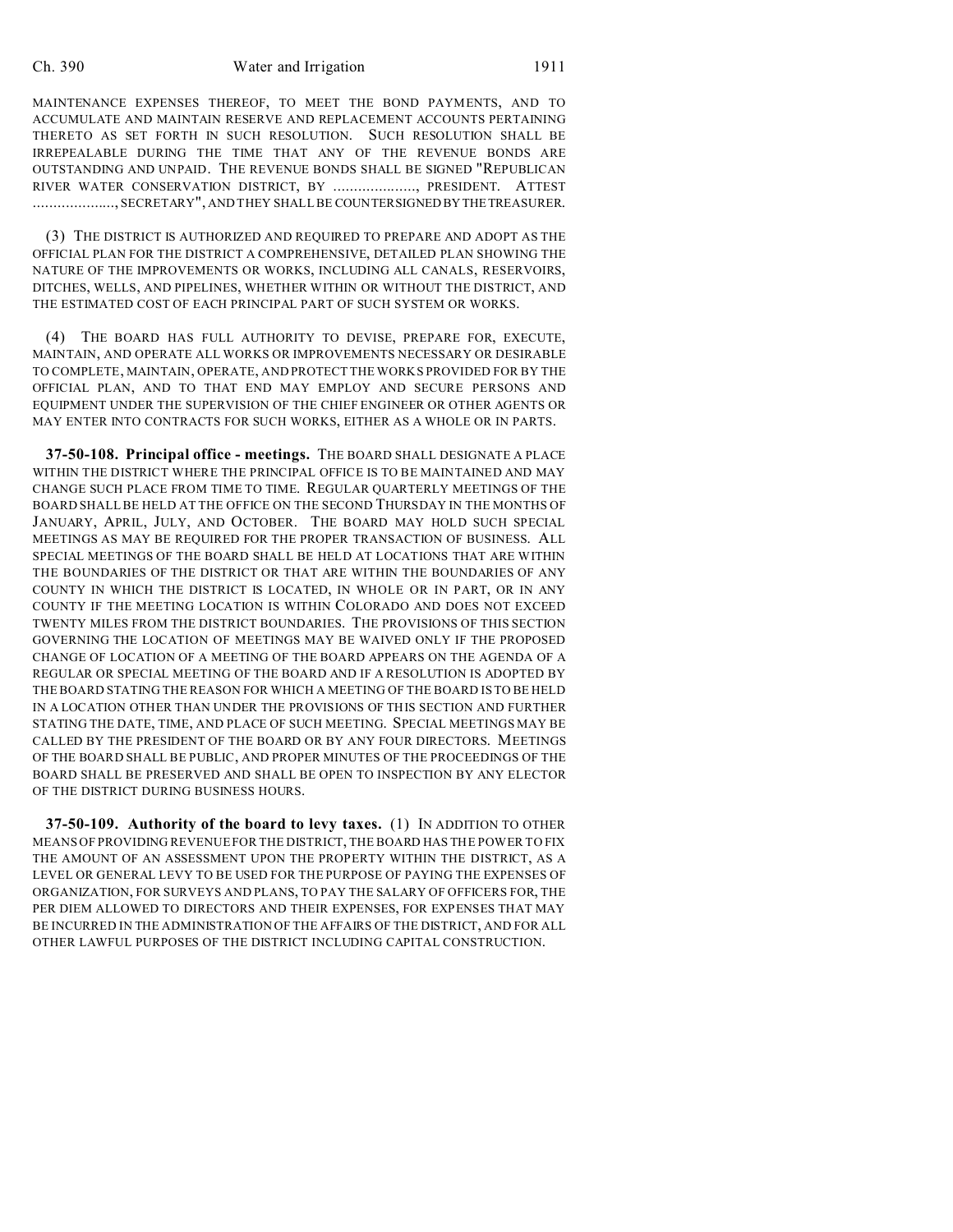1912 Water and Irrigation Ch. 390

(2) THE AMOUNT OF ASSESSMENT ON EACH DOLLAR OF VALUATION FOR ASSESSMENT SHALL, IN ACCORDANCE WITH THE SCHEDULE PRESCRIBED BY SECTION 39-5-128, C.R.S., BE CERTIFIED TO BOARDS OF COUNTY COMMISSIONERS OF THE VARIOUS COUNTIES IN WHICH THE DISTRICT IS LOCATED AND BY THEM INCLUDED IN THEIR NEXT ANNUAL LEVY FOR STATE AND COUNTY PURPOSES. SUCH AMOUNT SO CERTIFIED SHALL BE COLLECTED FOR THE USE OF SUCH DISTRICT IN THE SAME MANNER AS ARE TAXES FOR COUNTY PURPOSES, AND THE REVENUE LAWS OF THE STATE FOR THE LEVY AND COLLECTION OF TAXES ON REAL ESTATE FOR COUNTY PURPOSES, EXCEPT AS MODIFIED IN THIS ARTICLE, SHALL BE APPLICABLE TO THE LEVY AND COLLECTION OF THE AMOUNT CERTIFIED BY THE BOARD AS PROVIDED IN THIS SECTION, INCLUDING THE ENFORCEMENT OF PENALTIES, FORFEITURE, AND SALE FOR DELINQUENT TAXES.

(3) ALL COLLECTIONS MADE BY THE COUNTY TREASURER PURSUANT TO SUCH LEVY SHALL BE PAID TO THE TREASURER OF THE DISTRICT ON OR BEFORE THE TENTH DAY OF THE NEXT SUCCEEDING CALENDAR MONTH. ITEMS OF EXPENSE THAT HAVE ALREADY BEEN PAID IN WHOLE OR IN PART FROM ANY OTHER SOURCES BY THE DISTRICT MAY BE REPAID FROM RECEIPTS OF SUCH LEVY. SUCH LEVY MAY BE MADE REGARDLESS OF WHETHER THE WORK PROPOSED, OR ANY PART THEREOF, MAY HAVE BEEN FOUNDIMPRACTICABLE OR FOR OTHER REASONS ABANDONED. THE COLLECTION OF DATA AND THE PAYMENT OF EXPENSES THEREFOR, INCLUDING SALARIES OF ENGINEERS, ATTORNEYS, AND OTHERS, TO ASSIST THIS STATE TO CARRY OUT ITS DUTY TO COMPLY WITH LIMITATIONS AND DUTIES IMPOSED UPON THE STATE BY THE REPUBLICAN RIVER COMPACT, IS HEREBY DECLARED TO BE A MATTER OF GENERAL BENEFIT TO THE PUBLIC WELFARE, SUCH THAT A TAX FOR SUCH PURPOSES MAY BE PROPERLY IMPOSED.

**37-50-110. Levy and collection of uniform sales and use tax.** (1) (a) IN ADDITION TO OTHER MEANS OF PROVIDING REVENUE FOR THE DISTRICT, THE BOARD, IN THE NAME OF THE DISTRICT, HAS THE POWER TO LEVY AND COLLECT A UNIFORM SALES AND USE TAX THROUGHOUT THE ENTIRE GEOGRAPHICAL AREA OF THE DISTRICT, NOTWITHSTANDING ANY PROVISION OF ARTICLE 2 OF TITLE 29, C.R.S., TO THE CONTRARY, AND UPON THE APPROVAL OF THE ELIGIBLE ELECTORS IN THE DISTRICT AT AN ELECTION HELD IN ACCORDANCE WITH SECTION 20 OF ARTICLE X OF THE STATE CONSTITUTION AND ARTICLES 1 TO 13 OF TITLE 1, C.R.S.

(b) SUCH UNIFORM SALES TAX RATE SHALL NOT EXCEED ONE PERCENT UPON EVERY TRANSACTION OR OTHER INCIDENT WITH RESPECT TO WHICH A SALES AND USE TAX IS LEVIED BY THE STATE PURSUANT TO THE PROVISIONS OF ARTICLE 26 OF TITLE 39, C.R.S.

(c) THE SALES AND USE TAX IMPOSED PURSUANT TO PARAGRAPH (a) OF THIS SUBSECTION (1) SHALL NOT BE LEVIED ON:

(I) THE SALE OF TANGIBLE PERSONAL PROPERTY DELIVERED BY A RETAILER, BY A RETAILER'S AGENT, OR TO A COMMON CARRIER FOR DELIVERY TO A DESTINATION OUTSIDE THE DISTRICT; OR

(II) THE SALE OF TANGIBLE PERSONAL PROPERTY ON WHICH A SPECIFIC OWNERSHIP TAX HAS BEEN PAID OR IS PAYABLE WHEN SUCH SALE MEETS THE FOLLOWING CONDITIONS: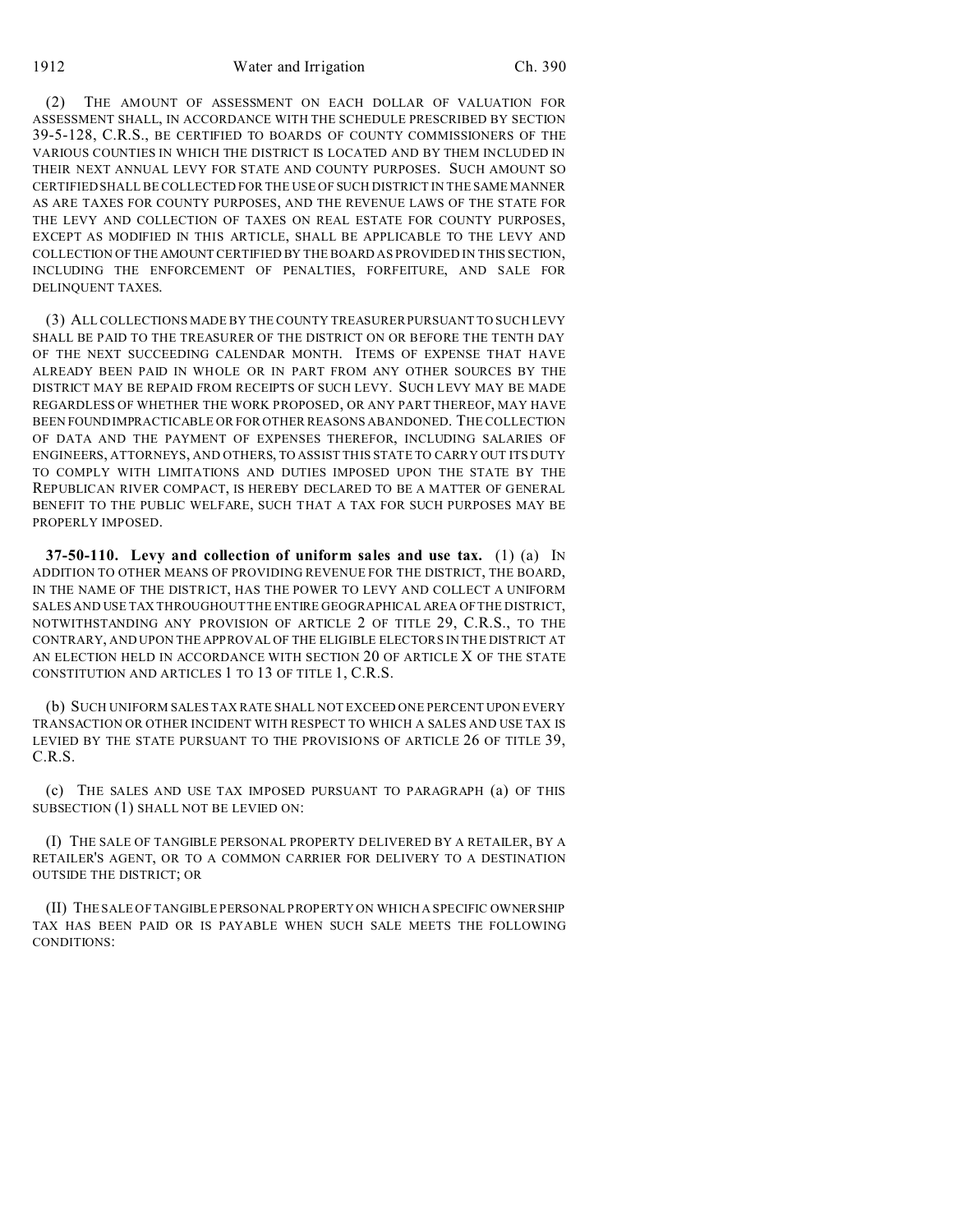(A) THE PURCHASER DOES NOT RESIDE IN THE DISTRICT OR THE PURCHASER'S PRINCIPAL PLACE OF BUSINESS IS OUTSIDE THE DISTRICT; AND

(B) THE PERSONAL PROPERTY IS REGISTERED OR REQUIRED TO BE REGISTERED OUTSIDE THE GEOGRAPHICAL BOUNDARIES OF THE DISTRICT UNDER THE LAWS OF THIS STATE.

(d) THE SALES AND USE TAX IMPOSED PURSUANT TO PARAGRAPH (a) OF THIS SUBSECTION (1) IS IN ADDITION TO ANY OTHER SALES AND USE TAX IMPOSED PURSUANT TO LAW AND IS EXEMPT FROM THE LIMITATION IMPOSED BY SECTION 29-2-108 (1), C.R.S.

(2) (a) THE COLLECTION, ADMINISTRATION, AND ENFORCEMENT OF THE SALES AND USE TAX SHALL BE PERFORMED BY THE EXECUTIVE DIRECTOR OF THE DEPARTMENT OF REVENUE IN THE SAME MANNER AS THAT FOR THECOLLECTION, ADMINISTRATION, AND ENFORCEMENT OF THE STATE SALES AND USE TAX IMPOSED PURSUANT TO ARTICLE 26 OF TITLE 39,C.R.S., INCLUDING, WITHOUT LIMITATION, THE RETENTION BY A VENDOR OF THE PERCENTAGE OF THE AMOUNT REMITTED TO COVER THE VENDOR'S EXPENSE IN THE COLLECTION AND REMITTANCE OF THE SALES TAX AS PROVIDED IN SECTION 39-26-105,C.R.S. THE EXECUTIVE DIRECTOR SHALLMAKE MONTHLY DISTRIBUTIONS OF SALES TAX COLLECTIONS TO THE DISTRICT. THE DISTRICT SHALL PAY THE NET INCREMENTAL COST INCURRED BY THE DEPARTMENT IN THE ADMINISTRATION AND COLLECTION OF THE SALES AND USE TAX.

(b) (I) A QUALIFIED PURCHASER MAY PROVIDE A DIRECT PAYMENT PERMIT NUMBER ISSUED PURSUANT TO SECTION 39-26-103.5, C.R.S., TO ANY VENDOR OR RETAILER THAT IS LIABLE AND RESPONSIBLE FOR COLLECTING AND REMITTING ANY SALES TAX LEVIED ON ANY SALE MADE TO THE QUALIFIED PURCHASER PURSUANT TO THE PROVISIONS OF THIS SECTION. A VENDOR OR RETAILER THAT HAS RECEIVED A DIRECT PAYMENT PERMIT NUMBER IN GOOD FAITH FROM A QUALIFIED PURCHASER SHALL NOT BE LIABLE OR RESPONSIBLE FOR COLLECTION AND REMITTANCE OF ANY SALES TAX IMPOSED ON THE SALE THAT IS PAID FOR DIRECTLY FROM THE QUALIFIED PURCHASER'S FUNDS AND NOT THE PERSONAL FUNDS OF ANY INDIVIDUAL.

(II) A QUALIFIED PURCHASER THAT PROVIDES A DIRECT PAYMENT PERMIT NUMBER TO A VENDOR OR RETAILER SHALL BE LIABLE AND RESPONSIBLE FOR THE AMOUNT OF SALES TAX LEVIED ON ANY SALE MADE TO THE QUALIFIED PURCHASER PURSUANT TO THIS SECTION IN THE SAME MANNER AS LIABILITY WOULD BE IMPOSED ON A QUALIFIED PURCHASER FOR STATE SALES TAX PURSUANT TO SECTION 39-26-105 (3), C.R.S.

(c) (I) THE BOARD SHALL DESIGNATE A FINANCIAL OFFICER WHO SHALL COORDINATE WITH THE DEPARTMENT OF REVENUE REGARDING THE COLLECTION OF A SALES AND USE TAX. THIS COORDINATION SHALL INCLUDE, BUT NOT BE LIMITED TO, THE FINANCIAL OFFICER IDENTIFYING THOSE BUSINESSES ELIGIBLE TO COLLECT THE SALES AND USE TAX AND ANY OTHER ADMINISTRATIVE DETAILS IDENTIFIED BY THE DEPARTMENT.

(II) ANY SALES AND USE TAX AUTHORIZED PURSUANT TO THIS ARTICLE SHALL BECOME EFFECTIVE ON JULY 1 FOLLOWING THE ELECTORS' APPROVAL OF THE TAX.

(3) THE DISTRICT SHALL USE THE REVENUES GENERATED FROM THE SALES AND USE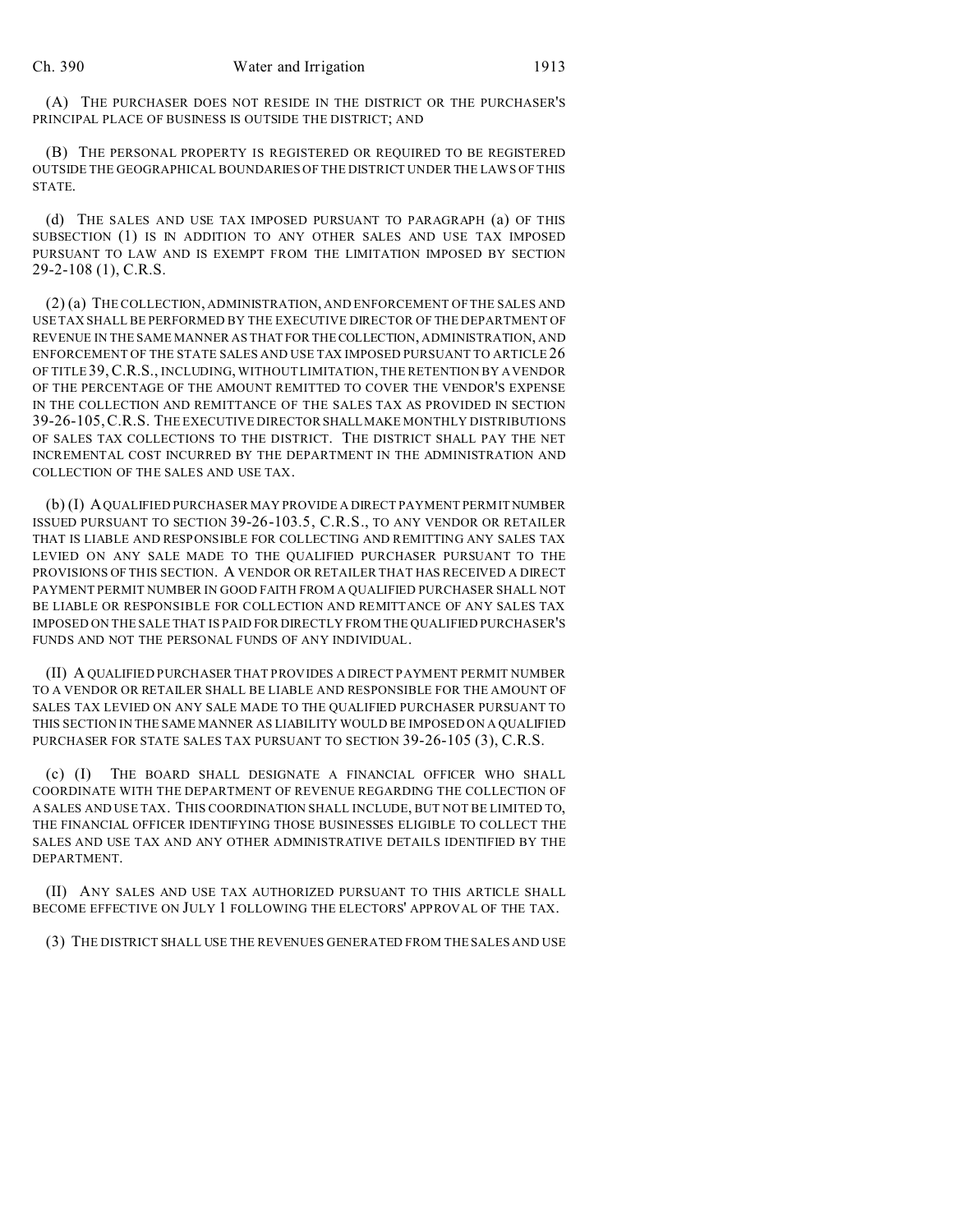TAX IMPOSED PURSUANT TO THIS ARTICLE TO ASSURE COMPLIANCE WITH THE REPUBLICAN RIVER COMPACT.

**37-50-111. Limitations on power to levy and contract.** (1) THE DISTRICT HAS NO POWER OF TAXATION OR RIGHT TO LEVY OR ASSESS TAXES PURSUANT TO SECTION 37-50-109, EXCEPT AN ANNUAL LEVY. THE DISTRICT HAS NO POWER TO CONTRACT OR INCUR ANY OBLIGATION OR INDEBTEDNESS EXCEPT AS EXPRESSLY PROVIDED IN THIS ARTICLE.

(2) ALL PROPERTY TAXES AND ASSESSMENTS UNDER THIS ARTICLE SHALL BE COLLECTED BY THE COUNTY TREASURERS OF THE RESPECTIVE COUNTIES IN WHICH REAL ESTATE IS SITUATED AT THE SAME TIME AND IN THE SAME MANNER AS IS PROVIDED BY LAW FOR THE COLLECTION OF TAXES FOR COUNTY AND STATE PURPOSES, AND, IF THE ASSESSMENTS ARE NOT PAID, THE REAL ESTATE SHALL BE SOLD AT REGULAR TAX SALES FOR THE PAYMENT OF THE ASSESSMENTS, INTEREST, AND PENALTIES IN THE MANNER PROVIDED BY THE LAWS OF THIS STATE FOR SELLING PROPERTY FOR THE PAYMENT OF GENERAL TAXES. IF THERE ARE NO BIDS AT THE TAX SALES FOR THE PROPERTY SO OFFERED, THE TAX CERTIFICATES SHALL BE ISSUED IN THE NAME OF THE DISTRICT; AND THE BOARD HAS THE SAME POWER WITH REFERENCE TO THE SALE OFTHE TAX CERTIFICATES AS IS NOW VESTED IN COUNTY COMMISSIONERS AND COUNTY TREASURERS WHEN A TAX CERTIFICATE IS ISSUED IN THE NAME OF A COUNTY.

(3) TAX DEEDS MAY BE ISSUED, BASED UPON THE CERTIFICATES OF SALE, IN THE SAME MANNER THAT DEEDS ARE EXECUTED ON TAX SALES ON GENERAL STATE AND COUNTY TAXES.

**37-50-112. Investment of unexpended revenues.** THE BOARD MAY INVEST ANY UNEXPENDED REVENUES OF THE DISTRICT, INCLUDING ANY AMOUNTS IN THE CONSTRUCTION FUND NOT NEEDED FOR IMMEDIATE USE, TO PAY THE COST OF CONSTRUCTION OF ANY PROJECT, OR TO PAY BONDS OR COUPONS OR TO MEET CURRENT EXPENSES, IN SECURITIES MEETING THE INVESTMENT REQUIREMENTS ESTABLISHED IN PART 6 OF ARTICLE 75 OF TITLE 24,C.R.S. THE BOARD MAY REQUIRE ANY REVENUES OF THE DISTRICT TO BE DEPOSITED WITH SUCH DEPOSITORY OR BANK AS MAY BE DESIGNATED BY THE BOARD AND LIKEWISE HAS AUTHORITY TO REQUIRE THE TREASURER OF THE DISTRICT TO TAKE FROM SUCH DEPOSITORY A BOND WITH CORPORATE SURETY TO ENSURE PAYMENT OF ANY SUCH DEPOSIT, OR TO REQUIRE SUCH DEPOSITORY TO ENSURE PAYMENT OF ANY SUCH DEPOSIT, OR TO REQUIRE SUCH DEPOSITORY TO PLEDGE SECURITIES OF THE SAME KIND AS THOSE IN WHICH THE DISTRICT IS AUTHORIZED TO INVEST ITS FUNDS TO ENSURE PAYMENT OF ANY SUCH DEPOSIT.

**37-50-113. Appointment and compensation of appraisers.** (1) AS SOON AS THE OFFICIAL PLAN HAS BEEN PREPARED AND ADOPTED PURSUANT TO SECTION 37-50-107 (3) AND IS ON FILE IN THE OFFICE OF THE DISTRICT, UPON PETITION OF THE DISTRICT, THE BOARD MAY, IF THE OFFICIAL PLAN INCLUDES THE UTILIZATION OF SPECIAL IMPROVEMENT BONDS PAID BY SPECIAL ASSESSMENTS UPON THE PROPERTY BENEFITTED WITHIN THE DISTRICT, APPOINT A BOARD OF APPRAISERS CONSISTING OF THREE MEMBERS. THE QUALIFICATIONS OF THE APPRAISERS AND ALL PROCEEDINGS BEFORE THEM SHALL BE IN ACCORDANCE WITH THE PROVISIONS OF THE LAW PERTAINING TO THE DUTIES AND QUALIFICATIONS OF APPRAISERS UNDER THE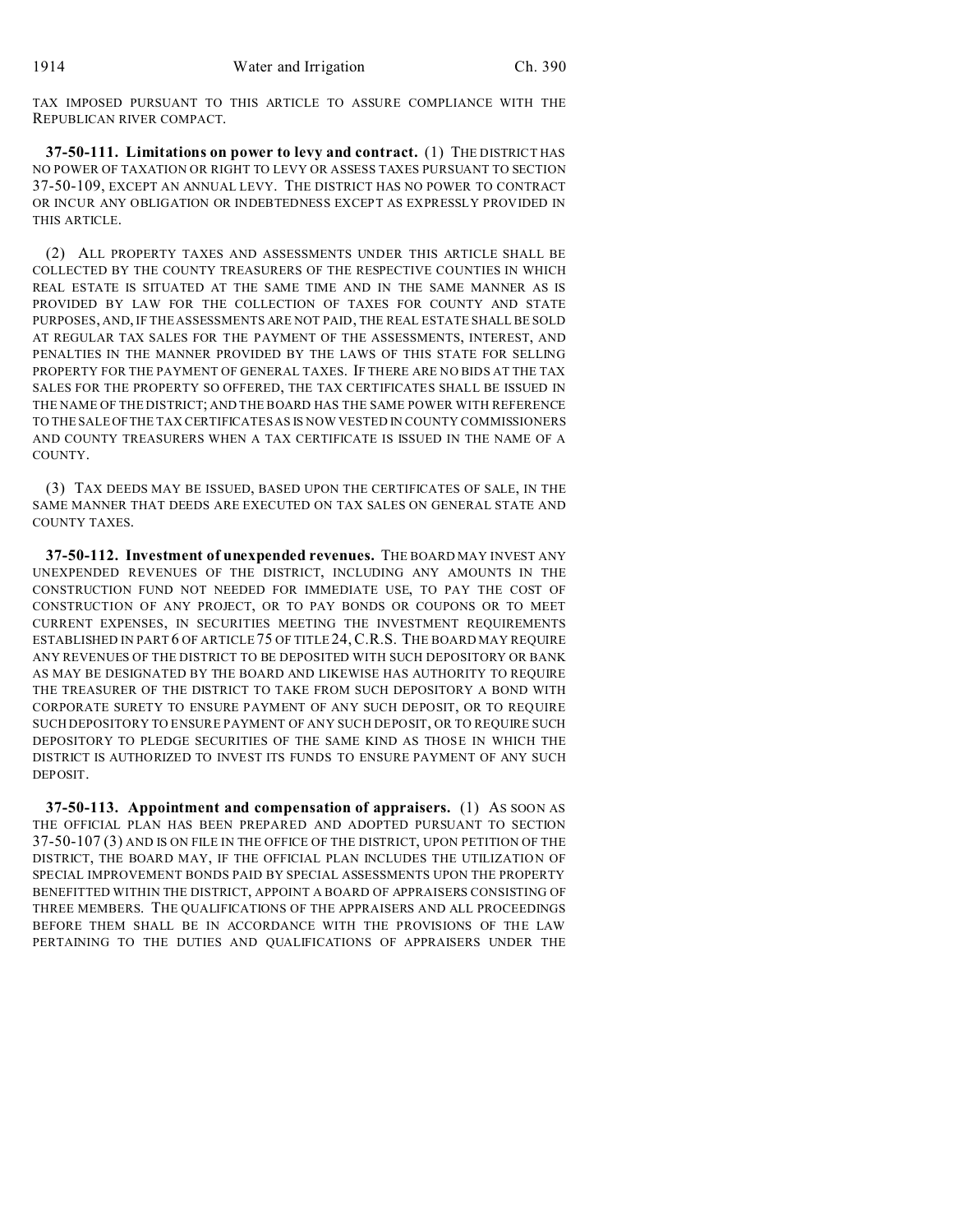CONSERVANCY LAW OF THIS STATE AS SET FORTH IN ARTICLE 4 OF THIS TITLE.

(2) APPRAISERS APPOINTED UNDER THIS SECTION SHALL RECEIVE COMPENSATION SET BY THE BOARD FOR THE PERFORMANCE OF THEIR DUTIES.

**37-50-114. Assessments - procedure in making.** (1) IF THE BOARD PROVIDES FOR THE FINANCING OF THE CONSTRUCTION OR ACQUISITION OF THE WORKS OR OTHER IMPROVEMENTS PROPOSED AND OF THE OTHER STEPS NECESSARY TO THE DEVELOPMENT AND IMPLEMENTATION OF THE DISTRICT'S OFFICIAL PLAN BY SPECIAL ASSESSMENTS TO BE LEVIED AGAINST THE APPRAISED BENEFITS TO PROPERTY WITHIN THE DISTRICT, THEN THE BOARD MAY MAKE ASSESSMENTS FROM TIME TO TIME, AS REQUIRED, AND, IN MAKING THE ASSESSMENTS, THE BOARD SHALL BE GUIDED BY THE PROCEDURE FOR THE LEVY OF SIMILAR ASSESSMENTS UNDER THE CONSERVANCY LAW OF THIS STATE, ARTICLES 1 TO 8 OF THIS TITLE, AND PARTICULARLY SECTIONS 37-5-104 TO 37-5-106.

(2) FROM TIME TO TIME, AS THE AFFAIRS OF THE DISTRICT MAY DEMAND, THE BOARD MAY LEVY ON ALL PROPERTY UPON WHICH BENEFITS HAVE BEEN APPRAISED AN ASSESSMENT OF SUCH PORTION OF BENEFITS AS MAY BE FOUND NECESSARY BY THE BOARD TO PAY THE COST OF THE APPRAISAL, THE PREPARATION AND EXECUTION OF THEOFFICIAL PLAN FOR THE DISTRICT, AND THE SUPERINTENDENCE OF CONSTRUCTION AND ADMINISTRATION DURING THE PERIOD OF CONSTRUCTION, PLUS TEN PERCENT OF THE TOTAL TO BE ADDED FOR CONTINGENCIES, BUT NOT TO EXCEED IN THE TOTAL OF PRINCIPAL THE APPRAISED BENEFITS SO ADJUDICATED. THE ASSESSMENTS, TO BE KNOWN AS THE "CONSTRUCTION FUND ASSESSMENT", SHALL BE APPORTIONED TO AND LEVIED ON EACH TRACT OF LAND OR OTHER PROPERTY IN THE DISTRICT IN PROPORTION TO THE BENEFITS APPRAISED AND NOT IN EXCESS THEREOF, AND IN CASE BONDS ARE ISSUED, THEN THE AMOUNT OF INTEREST THAT WILL ACCRUE ON SUCH BONDS AS ESTIMATED BY THE BOARD SHALL BE INCLUDED IN AND ADDED TO THE ASSESSMENT; EXCEPT THAT THE INTEREST TO ACCRUE ON ACCOUNT OF THE ISSUANCE OF BONDS SHALL NOT BE CONSTRUED AS A PART OF THE COST OF CONSTRUCTION IN DETERMINING WHETHER THE EXPENSES AND COST OF MAKING THE IMPROVEMENTARE EQUAL TO OR IN EXCESS OF THE BENEFITS APPRAISED.

(3) AS SOON AS THE ASSESSMENT IS LEVIED, THE SECRETARY OF THE DISTRICT, AT THE EXPENSE THEREOF, SHALL PREPARE IN DUPLICATE AN ASSESSMENT OF THE DISTRICT. THE ASSESSMENT SHALL BE IN THE FORM OF A WELL-BOUND BOOK ENDORSED AND NAMED "CONSTRUCTION FUND ASSESSMENT RECORD OF THE REPUBLICAN RIVER WATER CONSERVATION DISTRICT". THE RECORD SHALL BE IN THE FORM OF SIMILAR RECORDS FOR CONSERVANCY DISTRICTS UNDER THE LAWS OF THIS STATE, PARTICULARLY SECTION 37-5-104. ASSESSMENTS MAY BE PAID IN THE MANNER PROVIDED IN SECTION 37-5-105 RELATING TO CONSERVANCY DISTRICTS UNDER THE LAWS OF THIS STATE. ALL PROCEEDINGS PROVIDED IN SUCH SECTIONS WITH RESPECT TO CONSERVANCY DISTRICTS SHALL APPLY TO THE ASSESSMENTS, THE RECORDS THEREOF, AND THE MANNER OF PAYMENT OF ASSESSMENTS OFTHEDISTRICT.

**37-50-115. Collection by civil action.** IN ADDITION TO ALL OTHER REMEDIES FOR COLLECTION OF ASSESSMENTS PROVIDED BY THIS ARTICLE, THE DISTRICTMAY, AT ANY TIME AFTER THREE YEARS AFTER THE ISSUANCE OF ANY CERTIFICATE OF PURCHASE HELD BY THE DISTRICT, BRING CIVIL ACTION TO FORECLOSE THE LIEN FOR ASSESSMENTS REPRESENTED BY ALL CERTIFICATES OF PURCHASE HELD BY THE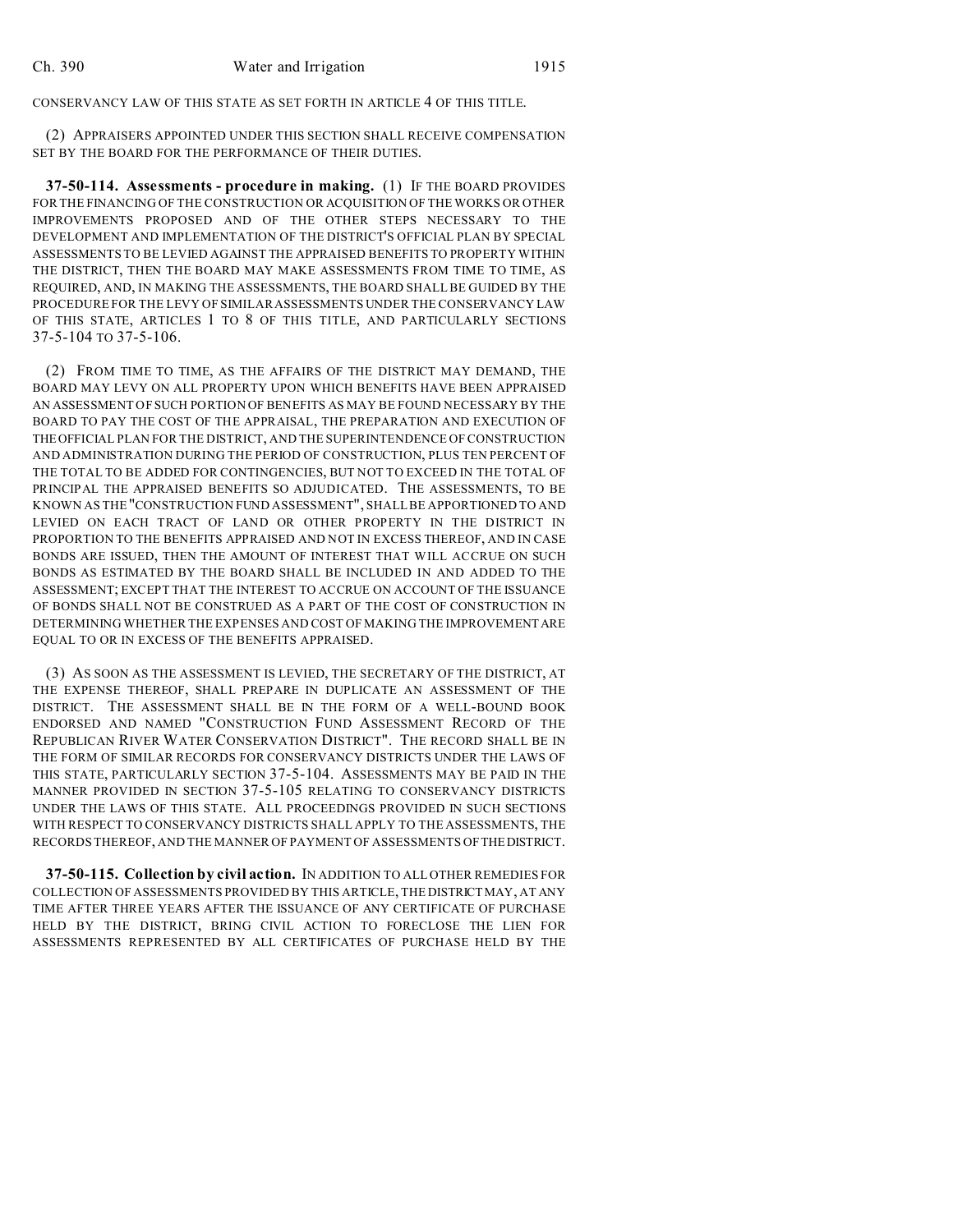DISTRICT WITH RESPECT TO THE SAME LAND AND FOR OTHER RELIEF WITH RESPECT TO SUCH LAND AS PROVIDED BY THE COLORADO RULES OF CIVIL PROCEDURE THEN IN EFFECT FOR THE FORECLOSURE OF LIENS ON REAL PROPERTY. NO STATUTE OF LIMITATIONS SHALL BE APPLICABLE TO THE RIGHTS OF THE DISTRICT ARISING FROM ANY ASSESSMENT. NO DECREE, OR SALE OF LANDS THEREUNDER, SHALL BE MADE EXCEPT ONE SUBJECT TO THE LIEN OF FUTURE UNPAID INSTALLMENTS OF ASSESSMENTS. THE COUNTY TREASURER SHALL BE MADE A PARTY TO ANY ACTION OF THE DISTRICT AUTHORIZED BY THIS SECTION.

**37-50-116. Assessments perpetual lien.** ALL ASSESSMENTS ON ACCOUNT OF SPECIAL IMPROVEMENTS AGAINST APPRAISED BENEFITS AND INTEREST THEREON AND PENALTIES FOR DEFAULT OF PAYMENT THEREOF, TOGETHER WITH THE COST OF COLLECTING THE SAME, FROM THE DATE OF THE FILING OF THE CONSTRUCTION FUND AND THE ASSESSMENT RECORD IN THE OFFICE OF THE TREASURER OF THE COUNTY IN WHICH THE LANDS AND PROPERTY ARE SITUATED, SHALL CONSTITUTE A PERPETUAL LIEN IN AN AMOUNT NOT IN EXCESS OF THE BENEFITS SEVERALLY APPRAISED UPON THE LAND AND OTHER PROPERTY AGAINST WHICH ASSESSMENTS HAVE BEEN LEVIED AND SUCH BENEFITS APPRAISED. NO SALE OF THE PROPERTY TO ENFORCE ANY GENERAL STATE, COUNTY, CITY, TOWN, OR SCHOOL TAX OR OTHER LIEN SHALL EXTINGUISH THE PERPETUAL LIEN OF THE ASSESSMENT. AT ANY TIME, A LANDOWNER MAY PAY THE FULL AMOUNT OF THE ASSESSMENT, AND THEREAFTER THE PROPERTY OF THE LANDOWNER SHALL BE CLEAR AND FREE FROM LIEN AND SHALL NOT BE SUBJECT TO ASSESSMENT FOR AND ON ACCOUNT OF BENEFITS APPRAISED AGAINST ANY OTHER LAND OR DEFAULT IN THE PAYMENT OF ASSESSMENTS MADE AGAINST ANY OTHER LAND.

**37-50-117. Directors to remedy defects in assessments.** IF ANY ASSESSMENT MADE UNDER THE PROVISIONS OF THIS ARTICLE PROVES INVALID, THE BOARD, BY SUBSEQUENT OR AMENDED ACTS OR PROCEEDINGS, PROMPTLY AND WITHOUT DELAY, SHALL REMEDY ALL DEFECTS OR IRREGULARITIES, AS THE CASE MAY REQUIRE, BY MAKING AND PROVIDING FOR THE COLLECTION OF NEW ASSESSMENTS OR OTHERWISE.

**37-50-118. Assessment record as evidence.** THE RECORD OF ASSESSMENTS CONTAINED IN THE RESPECTIVE ASSESSMENT RECORDS OF THE DISTRICT SHALL BE PRIMA FACIE EVIDENCE IN ALL COURTS OF ALL MATTERS CONTAINED IN THE RECORD.

**37-50-119. Defects in notice perfected.** WHENEVER IN THIS ARTICLE NOTICE IS PROVIDED FOR, IF THE COURT FINDS THAT DUE NOTICE WAS NOT GIVEN, JURISDICTION SHALL NOT BE LOST NOR THE PROCEEDINGS ABATED OR HELD VOID, BUT THE COURT SHALL CONTINUE THE HEARING UNTIL PROPER NOTICE HAS BEEN GIVEN AND THEN SHALL PROCEED AS THOUGH PROPER NOTICE HAD BEEN GIVEN IN THE FIRST INSTANCE. IF ANY APPRAISAL, ASSESSMENT, LEVY, OR OTHER PROCEEDING RELATING TO THE DISTRICT IS HELD DEFECTIVE, THEN THE BOARD MAY FILE A MOTION IN THE CAUSE IN WHICH THE DISTRICT WAS ORGANIZED TO PERFECT ANY SUCH DEFECT, AND THE COURT SHALL SET A TIME TO HEAR THE MOTION. IF THE ORIGINAL NOTICE AS A WHOLE IS HELD TO BE SUFFICIENT, BUT FAULTY ONLY WITH REFERENCE TO PUBLICATION AS TO CERTAIN PARTICULARLANDS OR AS TO SERVICE AS TO CERTAIN PERSONS, PUBLICATION OF THE DEFECTIVE NOTICE MAY BE ORDERED AS TO THE PARTICULAR LANDS OR SERVICE MAY BE MADE ON THE PERSONS NOT PROPERLY SERVED, AND THE NOTICE IS THEREBY CORRECTED WITHOUT INVALIDATING THE ORIGINAL NOTICE AS TO OTHER LANDS OR PERSONS.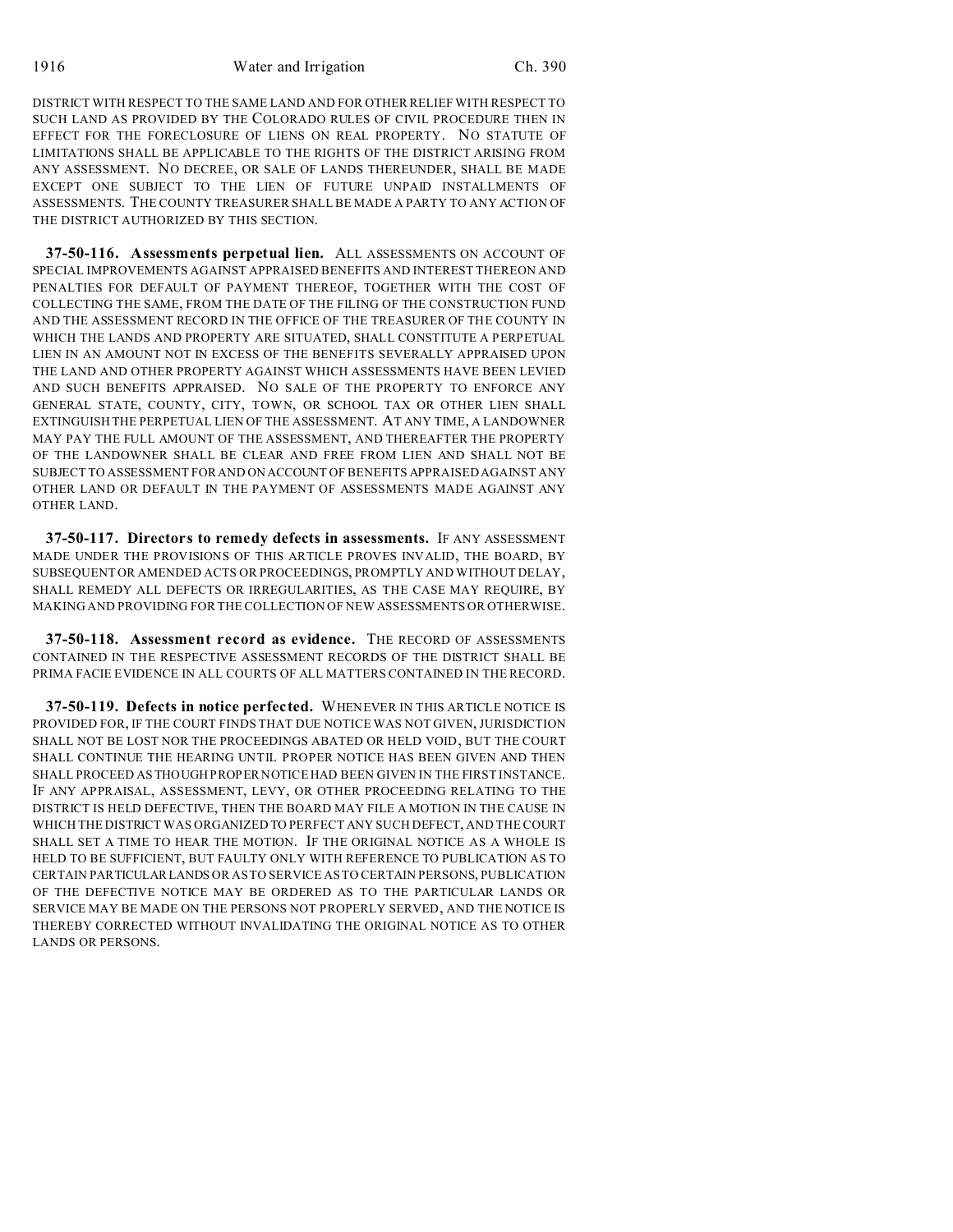**37-50-120. Issuance of general obligation bonds.** (1) IN THE NAME OF THE DISTRICT, THE DISTRICT MAY ISSUE GENERAL OBLIGATIONS OR BONDS THAT SHALL CONSTITUTE A LIEN AGAINST THE REAL PROPERTY IN THE DISTRICT. OBLIGATIONS SHALL BEAR INTEREST AT A RATE SUCH THAT THE NET EFFECTIVE INTEREST RATE OF THE ISSUE DOES NOT EXCEED THE MAXIMUM NET EFFECTIVE INTEREST RATE AUTHORIZED. INTEREST SHALL BE PAYABLE SEMIANNUALLY, AND OBLIGATIONS MAY BE MADE PAYABLE IN SERIES BECOMING DUE NOT LESS THAN FIVE YEARS AND NOT MORE THAN FIFTY YEARS AFTER THE DATE OF ISSUE. THE BONDS MAY BE SOLD IN ONE OR MORE SERIES AT PAR, OR BELOW OR ABOVE PAR, AT PUBLIC OR PRIVATE SALE, IN SUCH MANNER AND FOR SUCH PRICE AS THE DISTRICT, IN ITS DISCRETION, SHALL DETERMINE. AS AN INCIDENTAL EXPENSE OF THE ISSUANCE, THE DISTRICT MAY EMPLOY FINANCIAL AND LEGAL CONSULTANTS IN REGARD TO THE FINANCING OF THE OFFICIAL PLAN. THE DISTRICT MAY EXCHANGE ALL OR A PART OF ITS BONDS FOR ALL OR AN EQUIVALENT PART OF PROPERTY OR SERVICES INCLUDED IN THE OFFICIAL PLAN FOR WHICH THE BONDS ARE ISSUED, IF THE EXCHANGE IS PRECEDED BY DETERMINATION OF THE FAIR VALUE OF THE PROPERTY OR SERVICES EXCHANGED FOR THE BONDS. SUCH DETERMINATION SHALL BE BY RESOLUTION OF THE BOARD AND SHALL BE CONCLUSIVE.

(2) SUCH BONDS ARE TO BE PAID FROM ASSESSMENTS LEVIED FROM TIME TO TIME, AS THE BONDS AND INTEREST THEREON BECOME DUE, AGAINST THE TAXABLE PROPERTY IN THE DISTRICT AND NOT OTHERWISE. SUCH LEVIES SHALL NOT BE LIMITED AS TO RATE OR AMOUNT; EXCEPT THAT THEY SHALL NOT EXCEED A RATE REASONABLY REQUIRED TO YIELD REVENUES NEEDED TO PAY BONDS AND INTEREST AS THEY MATURE, PLUS ANY OTHER AMOUNTS REQUIRED FOR DEBT SERVICE, LESS THE AMOUNT OF ANY OTHER REVENUES AVAILABLE TO THE DISTRICT FOR PAYMENT OF BONDS AND DEBT SERVICE. THE BOARD SHALL CERTIFY, TO THE BOARDS OF COUNTY COMMISSIONERS OF THE SEVERAL COUNTIES IN WHICH THE DISTRICT OR ANY PART THEREOF IS LOCATED, THE AMOUNT OF THE LEVY NECESSARY TO BE MADE UPON THE TAXABLE PROPERTY IN THE DISTRICT TO YIELD THE REQUIRED REVENUES BECOMING DUE ON ALL OUTSTANDING BONDS AT THE SAME TIME THAT CERTIFICATIONS OF THE DISTRICT'S MILL LEVY ASSESSMENT FOR GENERAL DISTRICT PURPOSES ARE MADE. THE PROCEDURE FOR THE ASSESSMENT AND COLLECTION OF AD VALOREM TAXES OF THE COUNTY IS, EXCEPT AS MAY BE OTHERWISE PROVIDED IN THIS ARTICLE, MADE APPLICABLE AND IS TO BE FOLLOWED IN THE LEVY OF ASSESSMENTS FOR PAYMENT OF TAXES AND COLLECTION OF PRINCIPAL AND DEBT SERVICE ON SUCH GENERAL OBLIGATIONS OR BONDS.

**37-50-121. Costs - board of directors to concur.** TO THE EXTENT THAT THE COSTS OF THE PROCEEDINGS FOR THE ISSUANCE OF REVENUE BONDS ARE NOT PAID BY THE PROCEEDS OF THE BONDS, THEY SHALL BE BUDGETED AND PAID OUT FROM DISTRICT REVENUES OR FROM THE SEPARATE DISTRICT MILL LEVY.

**37-50-122. Sinking fund.** THE DISTRICT MAY PROVIDE FOR A SINKING FUND FOR THE ULTIMATE PAYMENT OF ANY OF THE OBLIGATIONS OF THE DISTRICT. THE SINKING FUND MAY BE INVESTED AS PROVIDED IN SECTION 37-50-112.

**37-50-123. Court confirmation.** (1) (a) THE BOARD, ON BEHALF AND IN THE NAME OF THE DISTRICT, MAY FILE A PETITION AT ANY TIME, IN THE DISTRICT COURT IN AND FOR THE COUNTY IN WHICH THE DISTRICT'S PRINCIPAL OFFICE IS MAINTAINED, FOR A JUDICIAL EXAMINATION AND DETERMINATION OF ANY POWER CONFERRED OR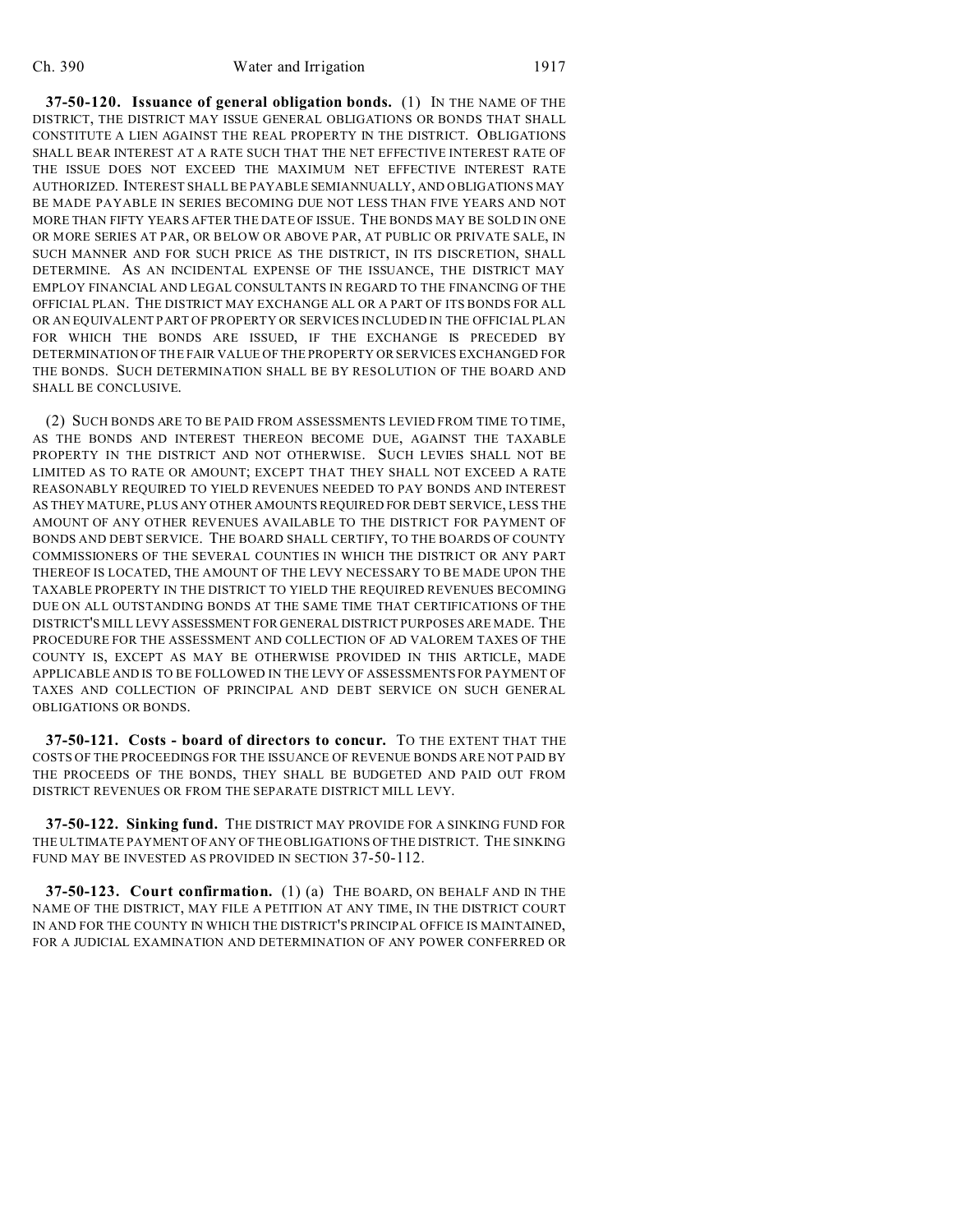1918 **Water and Irrigation** Ch. 390

OF ANY TAXES OR RATES OR OTHER CHARGES LEVIED, OR OF ANY ACT, PROCEEDING, OR CONTRACT OF THE DISTRICT, WHETHER OR NOT THE CONTRACT HAS BEEN EXECUTED, INCLUDING, WITHOUT LIMITATION, PROPOSED CONTRACTS FOR THE ACQUISITION, IMPROVEMENT, EQUIPMENT, MAINTENANCE, OPERATION, OR DISPOSAL OF ANY PROPERTIES OR FACILITIES FOR THE BENEFIT OF THE DISTRICT, AND SO INCLUDING A PROPOSED ISSUE OF REVENUE WARRANTS, REVENUE BONDS, SPECIAL ASSESSMENT BONDS, OR GENERAL OBLIGATION BONDS, ISSUED OR TO BE ISSUED ON BEHALF OF ANY SUCH ENTITY. THE PETITION SHALL SET FORTH THE FACTS ON WHICH THE VALIDITY OF SUCH POWER, TAX, ASSESSMENT, CHARGE, ACT, PROCEEDING, OR CONTRACT IS FOUNDED AND SHALL BE VERIFIED BY THE PRESIDENT OF THE BOARD.

(b) AN ACTION TAKEN PURSUANT TO PARAGRAPH (a) OF THIS SUBSECTION (1) SHALL BE IN THE NATURE OF A PROCEEDING IN REM, AND JURISDICTION OF ALL PARTIES INTERESTED MAY BE HAD BY PUBLICATION, MAIL,AND POSTING, AS PROVIDED IN THIS ARTICLE. NOTICE OF THE FILING OF THE PETITION SHALL BE GIVEN BY THE CLERK OF THE COURT, UNDER THE SEAL OF THE COURT, STATING IN BRIEF OUTLINE THE CONTENTS OF THE PETITION AND ALSO STATING WHERE A FULL COPY OF ANY CONTRACT MENTIONED IN THE PETITION MAY BE EXAMINED. THE NOTICE SHALL BE SERVED BY PUBLICATION AT LEAST ONCE A WEEK FOR FIVE CONSECUTIVE WEEKS IN A DAILY OR A WEEKLY NEWSPAPER OF GENERAL CIRCULATION PUBLISHED IN THE COUNTY IN WHICH THE PRINCIPAL OFFICE OF THE DISTRICT IS LOCATED BY MAILING COPIES OF THE NOTICE BY REGISTERED OR CERTIFIED MAIL, RETURN RECEIPT REQUESTED, TO THE BOARDS OF COUNTY COMMISSIONERS OF THE SEVERAL COUNTIES IN WHICH THE PARTIES IN INTEREST IN SUCH ACTION ARE LOCATED, WHOLLY OR IN PART, AND BY POSTING THE NOTICE IN THE OFFICE OF THE DISTRICT AT LEAST THIRTY DAYS BEFORE THE DATE FIXED IN THE NOTICE FOR THE HEARING ON THE PETITION. JURISDICTION SHALL BE COMPLETE AFTERSUCHPUBLICATION, MAILING, AND POSTING.

(c) ANY OWNER OF PROPERTY IN THE DISTRICT FILING A PETITION PURSUANT TO THIS SUBSECTION (1) OR ANY PERSON INTERESTED IN THE PETITION, CONTRACT, OR PROPOSED CONTRACT MAY APPEAR AND MOVE TO DISMISS OR ANSWER THE PETITION AT ANY TIME BEFORE THE DATE FIXED FOR THE HEARING OR WITHIN SUCH FURTHER TIME AS MAY BE ALLOWED BY THE COURT. ALL PERSONS WHO FAIL TO APPEAR SHALL BE DEEMED TO HAVE CONSENTED TO THE PETITION.

(2) THE PETITION AND NOTICE SHALL BE SUFFICIENT TO GIVE THE COURT JURISDICTION. UPON HEARING THE PETITION, THE COURT SHALL EXAMINE AND DETERMINE ALL MATTERS AND THINGS AFFECTING THE QUESTION SUBMITTED AND SHALL MAKE SUCH FINDINGS AND RENDER SUCH JUDGMENT AND DECREE AS THE CASE WARRANTS. COSTS MAY BE DIVIDED OR APPORTIONED AMONG ANY CONTESTING PARTIES IN THE DISCRETION OF THE TRIAL COURT. REVIEW OF THE JUDGMENT OF THE COURT MAY BE HAD AS IN OTHER SIMILAR CASES; EXCEPT THAT SUCH REVIEW SHALL BE APPLIED FOR WITHIN THIRTY DAYS AFTER THE TIME OF THE RENDITION OF SUCH JUDGMENT OR WITHIN SUCH ADDITIONAL TIME AS MAY BE ALLOWED BY THE COURT WITHIN THIRTY DAYS. THE COLORADO RULES OF CIVIL PROCEDURE SHALL GOVERN IN MATTERS OF PLEADING AND PRACTICE WHERE NOT OTHERWISE SPECIFIED IN THIS ARTICLE. THE COURT SHALL DISREGARD ANY ERROR, IRREGULARITY, OR OMISSION THAT DOES NOT AFFECT THE SUBSTANTIAL RIGHTS OF THE PARTIES.

**37-50-124. Election to authorize debt.** EXCEPT FOR THE ISSUANCE OF REFUNDING BONDS OR OTHER FUNDING OR REFUNDING OF OBLIGATIONS THAT DOES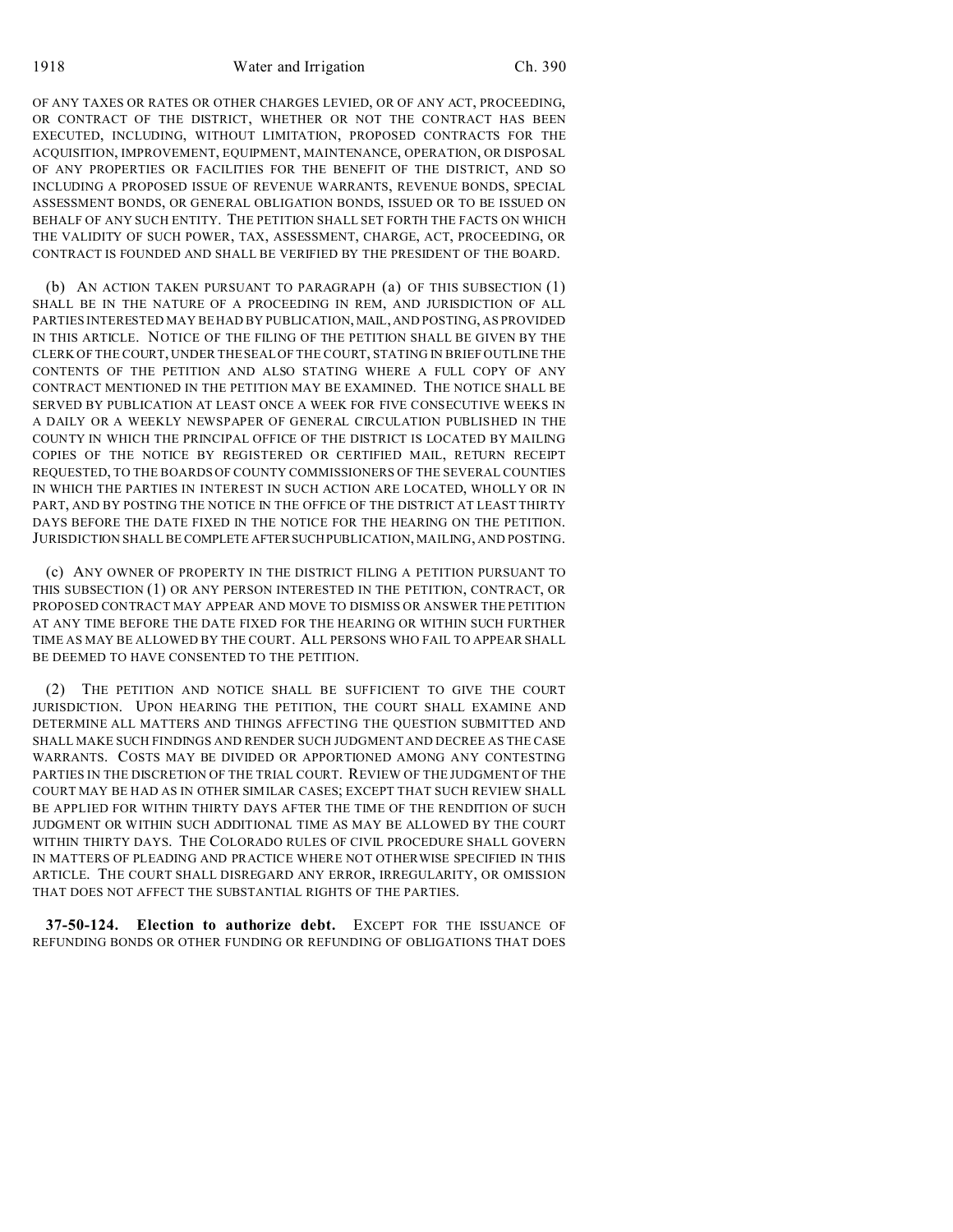NOT INCREASE THE NET INDEBTEDNESS OF THE DISTRICT, NO INDEBTEDNESS SHALL BE INCURRED BY THE ISSUANCE OF GENERAL OBLIGATION BONDS OF THE DISTRICT OR BY ANY CONTRACT BY WHICH THE DISTRICT AGREES TO REPAY AS GENERAL OBLIGATIONS OR OTHER OBLIGATIONS CONSTITUTING A "GENERAL OBLIGATION DEBT BY LOAN IN ANY FORM", AS SUCH TERM IS USED IN SECTION 6 OF ARTICLE XI OF THE STATE CONSTITUTION, OF THE DISTRICT TO THE FEDERAL GOVERNMENT, THE STATE, A POLITICAL SUBDIVISION, OR A PERSON OVER A TERM NOT LIMITED TO THE THEN CURRENT FISCAL YEAR ANY PROJECT COSTS ADVANCED THEREBY UNDER ANY CONTRACT FOR THE ACQUISITION OR IMPROVEMENT OF THE FACILITIES OR ANY INTEREST IN THE FACILITIES, OR FOR ANY PROJECT, ADVANCED BY THE ISSUANCE OF SECURITIES OF SUCH A POLITICAL SUBDIVISION OR PERSON TO DEFRAY ANY COST OF THE PROJECT OR OF THE FACILITIES OR AN INTEREST IN THE PROJECT OR FACILITIES ACQUIRED AND BECOMING A PART OF THE FACILITIES OF THE DISTRICT, OR OTHERWISE ADVANCED, UNLESS A PROPOSAL FOR ISSUING THE DISTRICT'S GENERAL OBLIGATION BONDS OR OF INCURRING AN INDEBTEDNESS BY THE DISTRICT BY MAKING SUCH A CONTRACT IS SUBMITTED TO THE ELECTORS OF THE DISTRICT AND IS APPROVED BY A MAJORITY OF SUCH ELECTORS VOTING ON THE PROPOSAL AT AN ELECTION HELD FOR THAT PURPOSE IN ACCORDANCE WITH THIS ARTICLE.

**37-50-125. Definition of elector.** (1) AN "ELECTOR" OR "ELECTOR OF THE DISTRICT", OR ANY TERM OF SIMILAR IMPORT, MEANS A PERSON WHO:

(a) AT THE TIME OF THE ELECTION, IS QUALIFIED TO VOTE IN GENERAL ELECTIONS IN THIS STATE; AND

(b) EITHER:

(I) HAS BEEN A RESIDENT OF THE DISTRICT FOR NOT LESS THAN THIRTY-TWO DAYS AT THE TIME OF THE ELECTION; OR

(II) OWNS OR WHOSE SPOUSE OWNS TAXABLE REAL OR PERSONAL PROPERTY WITHIN THE DISTRICT.

(2) REGISTRATION PURSUANT TO THE LAWS CONCERNING GENERAL ELECTIONS OR ANY OTHER LAWS SHALL NOT BE REQUIRED.

**37-50-126. Elections.** WHENEVER IN THIS ARTICLE AN ELECTION OF THE ELECTORS OF THE DISTRICT IS PERMITTED OR REQUIRED, THE ELECTION MAY BE HELD SEPARATELY AT A SPECIAL ELECTION OR MAY BE HELD CONCURRENTLY WITH ANY PRIMARY, GENERAL, OR OTHER ELECTION HELD UNDER THE LAWS OF THIS STATE.

**37-50-127. Election resolution.** (1) THE BOARD SHALL CALL ANY ELECTION BY RESOLUTION ADOPTED AT LEAST THIRTY DAYS BEFORE THE ELECTION.

(2) THE RESOLUTION SHALL STATE THE OBJECTS AND PURPOSES OF THE ELECTION, THE DATE UPON WHICH SUCH ELECTION SHALL BE HELD, AND THE FORM OF THE BALLOT.

(3) IN THE CASE OF AN ELECTION NOT TO BE HELD CONCURRENTLY WITH A PRIMARY OR GENERAL ELECTION, THE BOARD SHALL PROVIDE IN THE ELECTION RESOLUTION OR BY SUPPLEMENTAL RESOLUTION FOR THE APPOINTMENT OF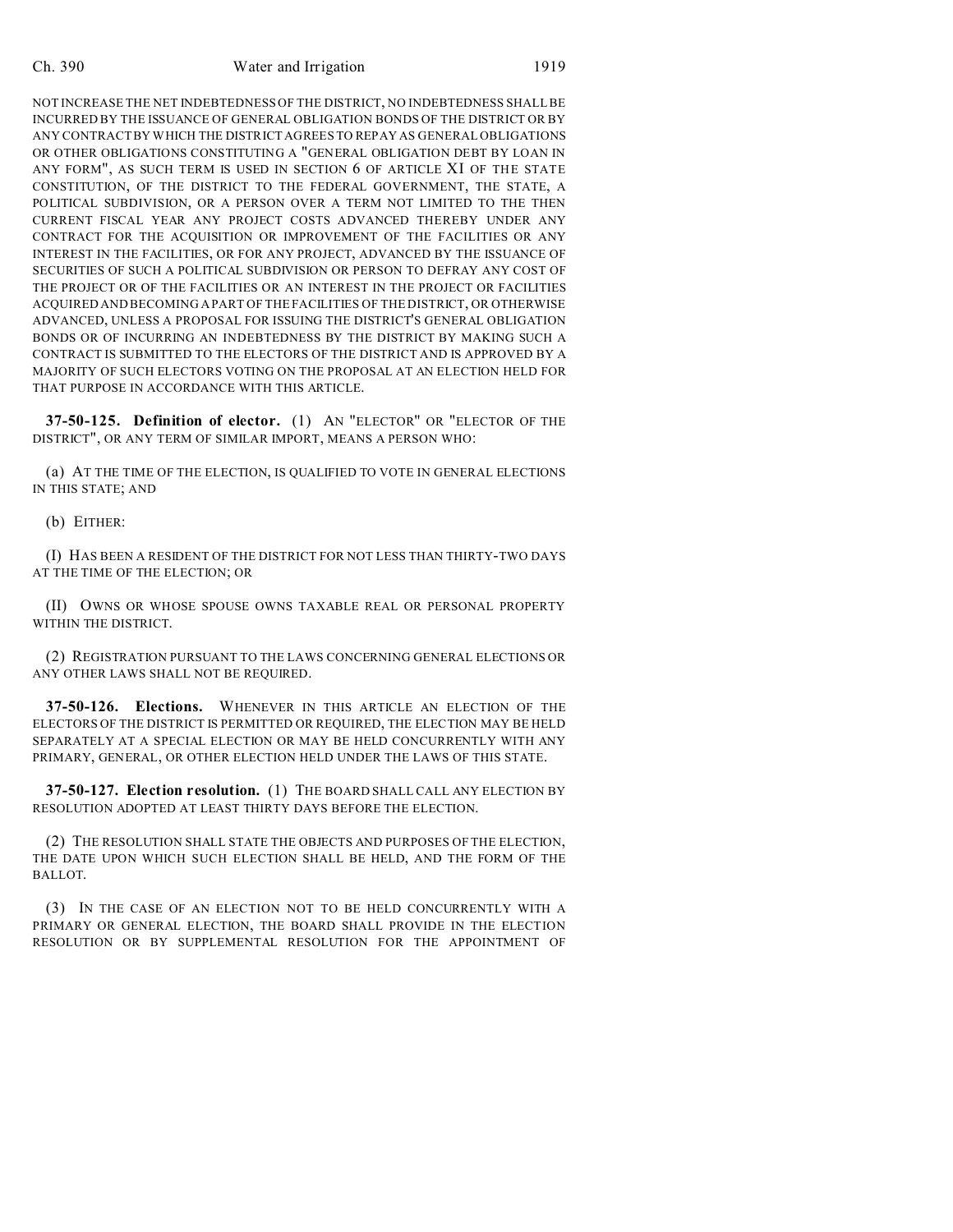1920 Water and Irrigation Ch. 390

SUFFICIENT JUDGES AND CLERKS OF THE ELECTION, WHO SHALL BE ELECTORS OF THE DISTRICT HOLDING THE DEBT ELECTION, AND SHALL SET THEIR COMPENSATION. THE ELECTION RESOLUTION OR A SUPPLEMENTAL RESOLUTION SHALL DESIGNATE THE PRECINCTS AND POLLING PLACES, BUT A SUPPLEMENTAL RESOLUTION MAY MODIFY THE DESCRIPTION OF PRECINCTS AND POLLING PLACES WITHOUT REPEATING THE DESCRIPTION IN FULL. THE DESCRIPTION OF PRECINCTS MAY BE MADE BY REFERENCE TO ANY ORDER OF THE GOVERNING BODY OF ANY COUNTY, MUNICIPALITY, OR OTHER POLITICAL SUBDIVISION IN WHICH THE DISTRICT OR ANY PART THEREOF IS SITUATED, BY REFERENCE TO ANY PREVIOUS ORDER OR OTHER INSTRUMENT OF THE GOVERNING BODY, BY DETAILED DESCRIPTION OF THE PRECINCTS, OR BY OTHER SUFFICIENT DESCRIPTION.

(4) PRECINCTS ESTABLISHED BY THE GOVERNING BODY MAY BE CONSOLIDATED IN THE ELECTION RESOLUTION BY THE BOARD IN A SUFFICIENT NUMBER THAT IT DEEMS EXPEDIENT FOR THE CONVENIENCE OF THE ELECTORS FOR ANY ELECTION NOT TO BE HELD CONCURRENTLY WITH A PRIMARY OR GENERAL ELECTION.

(5) IF THE ELECTION IS HELD CONCURRENTLY WITH A PRIMARY OR GENERAL ELECTION HELD UNDER THE LAWS OF THIS STATE, THE JUDGES OF ELECTION FOR THE PRIMARY OR GENERAL ELECTION SHALL BE DESIGNATED AS THE JUDGES OF THE ELECTION FOR THE ELECTION HELD PURSUANT TO THIS ARTICLE, AND THEY SHALL RECEIVE SUCH ADDITIONAL COMPENSATION, IF ANY, AS THE BOARD SHALL SET BY THE ELECTION RESOLUTION.

(6) IF THERE IS A DIRECT CONFLICT BETWEEN THIS SECTION AND THE PROVISIONS GOVERNING ELECTIONS IN SECTION 20 OF ARTICLE X OF THE STATE CONSTITUTION, SECTION 20 OF ARTICLE X OF THE STATE CONSTITUTION SHALL PREVAIL.

**37-50-128. Conduct of election.** (1) EXCEPT AS OTHERWISE PROVIDED IN THIS ARTICLE, AN ELECTION HELD PURSUANT TO THIS ARTICLE SHALL BE OPENED AND CONDUCTED IN THE MANNER THEN PROVIDED BY THE LAWS OF THIS STATE FOR THE CONDUCT OF GENERAL ELECTIONS.

(2) IF AN ELECTION IS HELD CONCURRENTLY WITH A PRIMARY OR GENERAL ELECTION, THE COUNTY CLERK AND RECORDER OF EACH COUNTY IN WHICH THE DISTRICT HOLDING THE ELECTION IS LOCATED SHALL PERFORM FOR THE DISTRICT ELECTION THE ACTS PROVIDED BY LAW TO BE PERFORMED BY SUCH OFFICIALS. IF AN ELECTION IS NOT HELD CONCURRENTLY WITH A PRIMARY OR GENERAL ELECTION, SUCH ACTS SHALL BE PERFORMED BY THE SECRETARY OF THE DISTRICT WITH THE ASSISTANCE OF THE COUNTY CLERK AND RECORDERS. THE BOARD AND COUNTY CLERK AND RECORDERS ARE AUTHORIZED TO AGREE AMONG THEMSELVES UPON THE DIVISION OF SUCH ACTS AND THE DETERMINATION OF PERSONS TO PERFORM THEM.

(3) AN ELECTOR OF THE DISTRICT MAY VOTE IN AN ELECTION BY ABSENT VOTER'S BALLOT UNDER SUCH TERMS AND CONDITIONS, AND IN SUBSTANTIALLY THE SAME MANNER INSOFAR AS IS PRACTICABLE, AS PRESCRIBED IN ARTICLE 8 OF TITLE 1,C.R.S., OF THE "UNIFORM ELECTION CODE OF 1992", FOR GENERAL ELECTIONS, EXCEPT AS SPECIFICALLY MODIFIED IN THIS ARTICLE.

(4) ALL ACTS REQUIRED OR PERMITTED TO BE PERFORMED BY A COUNTY CLERK AND RECORDER SHALL BE PERFORMED BY EACH ONE RESPECTIVELY IN THE EVENT OF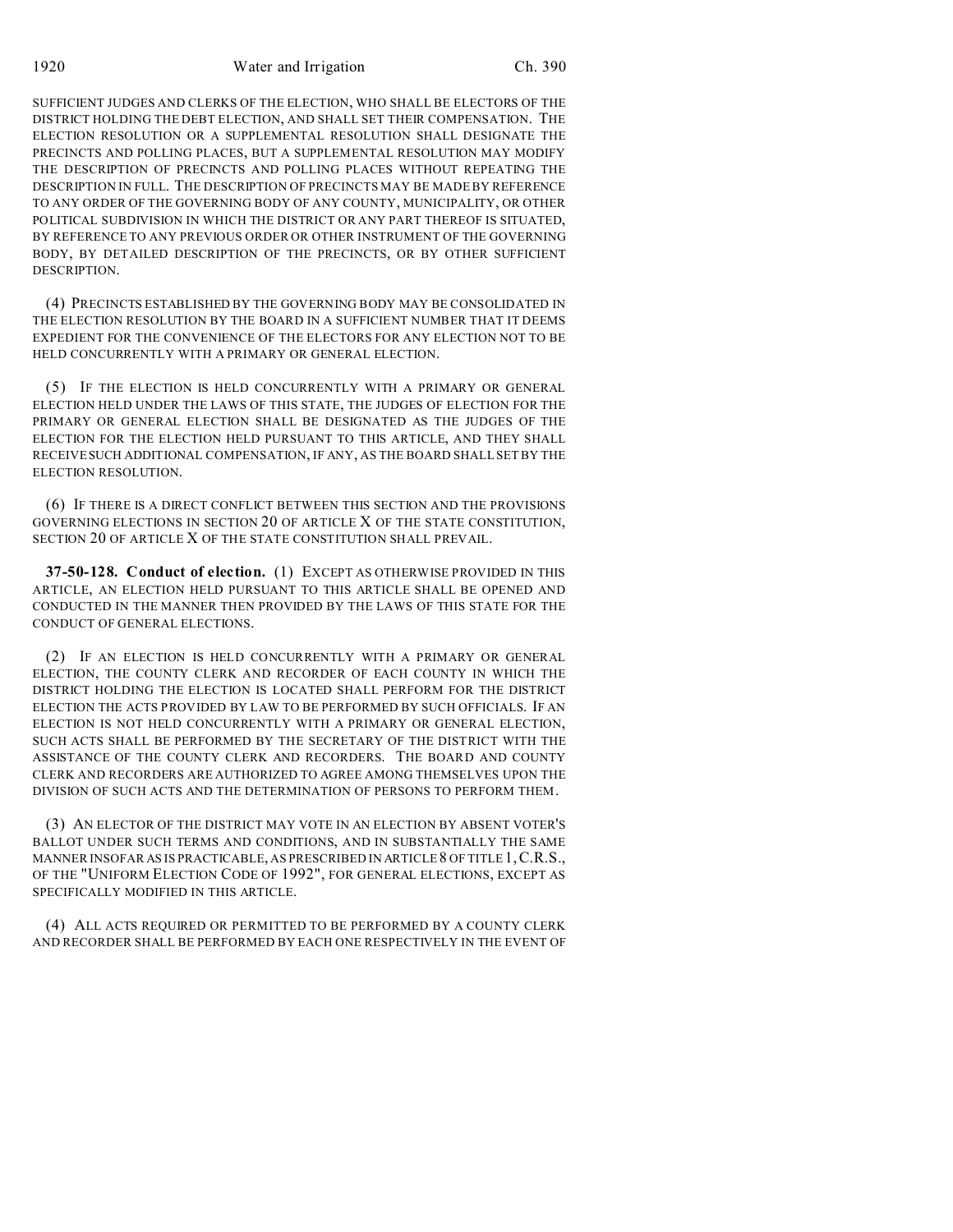A PRIMARY OR GENERAL ELECTION AND BY THE SECRETARY OR ASSISTANT SECRETARY OF THE BOARD IN THE EVENT OF ANY OTHER ELECTION, UNLESS THE SERVICES OF THE COUNTY CLERK AND RECORDER IN EACH SUCH COUNTY ARE CONTRACTED FOR, BUT NO OATH SHALL BE ADMINISTERED BY THE SECRETARY OR ASSISTANT SECRETARY UNLESS HE OR SHE IS ALSO AN OFFICER AUTHORIZED TO ADMINISTER OATHS.

(5) APPLICATION MAY BE MADE FOR AN ABSENT VOTER'S BALLOT NOT MORE THAN TWENTY DAYS AND NOT LESS THAN FOUR DAYS BEFORE THE ELECTION.

(6) NO CONSIDERATION SHALL BE GIVEN NOR DISTINCTION MADE WITH REFERENCE TO ANY PERSON'S AFFILIATION OR THE LACK THEREOF.

(7) THE RETURN ENVELOPE FOR THE ABSENTVOTER'S BALLOT SHALL HAVE PRINTED ON ITS FACE AN AFFIDAVIT SUBSTANTIALLY IN THE FOLLOWING FORM:

"STATE OF COLORADO, COUNTY OF ............, I, ...................., BEING FIRST DULY SWORN ACCORDING TO LAW, DEPOSE AND SAY THAT THE ADDRESS OF MY RESIDENCE IS ............; THAT I AM A PERSON QUALIFIED TO VOTE IN GENERAL ELECTIONS IN THE STATE OF COLORADO AND AM A RESIDENT OF THE REPUBLICAN RIVER WATER CONSERVATION DISTRICT AT THE TIME OF THIS ELECTION.

.................................. SIGNATURE OF VOTER SUBSCRIBED AND SWORN TO BEFORE ME THIS ... DAY OF ........., 20..

> .................................. (SIGNATURE OF NOTARY PUBLIC, COUNTY CLERK AND RECORDER, OR OTHER OFFICER AUTHORIZED TO ADMINISTER OATHS)

(SEAL)

.................................. TITLE OF OFFICE"

(8) IN ANY SUCH ELECTION AT WHICH VOTING MACHINES ARE USED, THE BOARD SHALL PROVIDE PAPER BALLOTS FOR ABSENT VOTERS CONTAINING THE SAME QUESTION AS WILL BE SUBMITTED TO THE ELECTORS BY THE VOTING MACHINES, SUBJECT TO SUBSECTION (9) OF THIS SECTION.

(9) THE DISTRICT MAY PROVIDE FOR ABSENT VOTERS TO CAST THEIR ABSENT VOTERS' BALLOTS ON VOTING MACHINES EXPRESSLY PROVIDED FOR THAT PURPOSE, IF EACH ABSENT VOTER INDICATES BY AFFIDAVIT THAT HE OR SHE IS QUALIFIED TO VOTE AT THE ELECTION AND WILL BE AN ABSENT VOTER, PURSUANT TO SECTION 1-8-209, C.R.S.

(10) IF THERE IS A DIRECT CONFLICT BETWEEN THIS SECTION AND THE PROVISIONS GOVERNING ELECTIONS IN SECTION 20 OF ARTICLE X OF THE STATE CONSTITUTION, SECTION 20 OF ARTICLE X OF THE STATE CONSTITUTION SHALL PREVAIL.

**37-50-129. Notice of election.** NOTICE OF AN ELECTION HELD PURSUANT TO THIS ARTICLE SHALL BE GIVEN BY PUBLICATION BY THREE CONSECUTIVE WEEKLY INSERTIONS IN AT LEAST ONE NEWSPAPER OF GENERAL CIRCULATION IN EACH COUNTY WHOLLY OR PARTIALLY WITHIN THE DISTRICT, AS DETERMINED BY THE BOARD. NO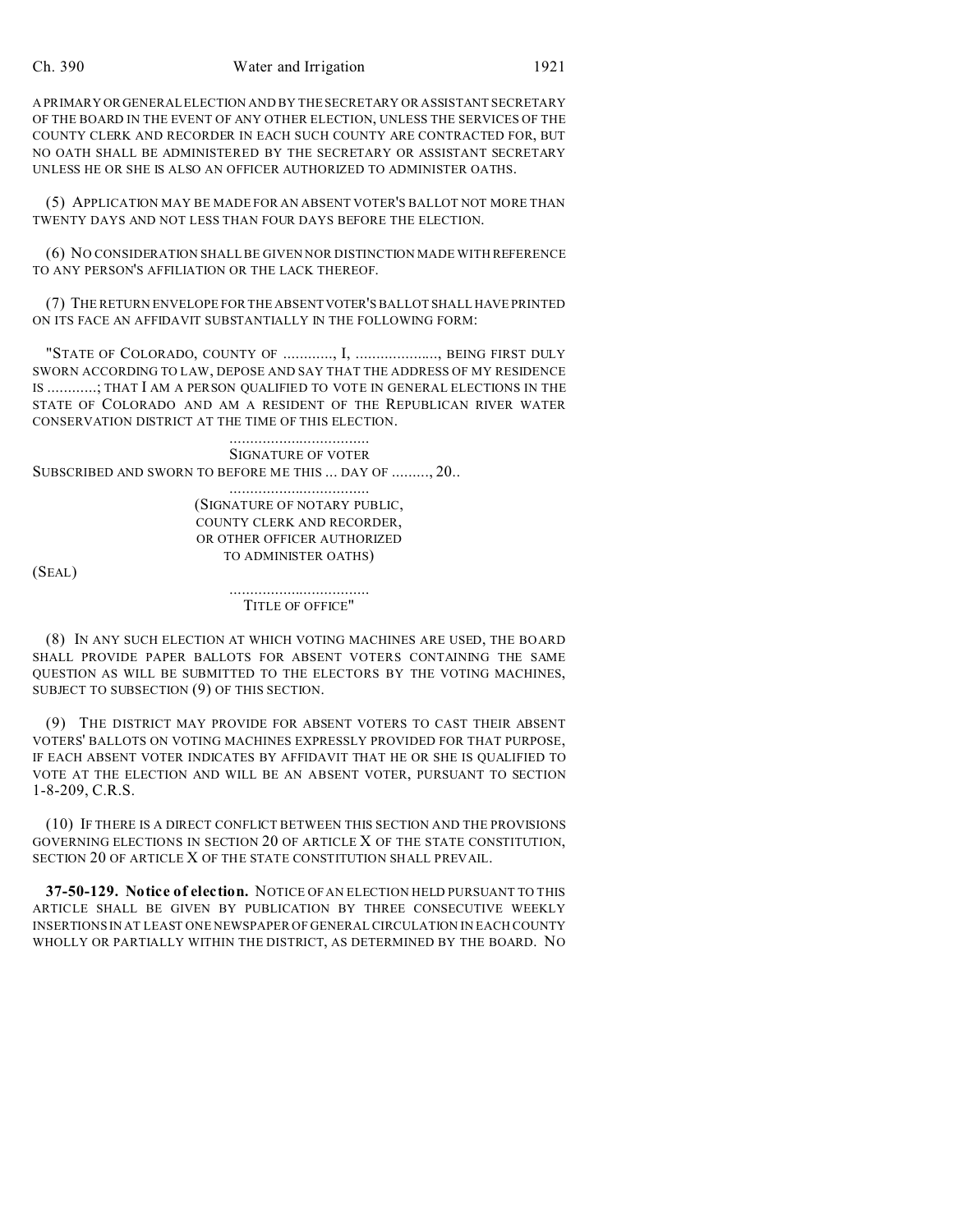OTHER NOTICE OF AN ELECTION HELD UNDER THIS ARTICLE NEED BE GIVEN, UNLESS OTHERWISE PROVIDED BY THE BOARD. A SUPPLEMENTAL NOTICE MAY BE GIVEN BY PUBLICATION AT SUCH TIMES AND PLACES AS THE BOARD MAY DETERMINE TO BE NECESSARY OR CONVENIENT FOR CORRECTING OR OTHERWISE MODIFYING THE ORIGINAL NOTICE OF ELECTION OR FOR ANY OTHER PURPOSE.

**37-50-130. Polling places.** (1) ALL POLLING PLACES DESIGNATED BY RESOLUTION FOR AN ELECTION SHALL BE WITHIN THE TERRITORIAL LIMITS OF THE DISTRICT; EXCEPT THAT, IF AN ELECTION OF THE DISTRICT IS HELD CONCURRENTLY WITH A PRIMARY OR GENERAL ELECTION, THE POLLING PLACE FOR EACH PRECINCT LOCATED WHOLLY OR PARTIALLY WITHIN THE DISTRICT SHALL BE THE POLLING PLACE FOR SUCH PRECINCT FOR THE DISTRICT ELECTION, REGARDLESS OF WHETHER SUCH POLLING PLACE IS WITHIN THE DISTRICT.

(2) IF THE ELECTION OF THE DISTRICT IS NOT HELD CONCURRENTLY WITH A PRIMARY OR GENERAL ELECTION HELD UNDER THE LAWS OF THIS STATE, THERE SHALL BE ONE POLLING PLACE IN EACH OF THE ELECTION PRECINCTS THAT ARE USED IN THE PRIMARY AND GENERAL ELECTIONS OR IN EACH OF THE CONSOLIDATED PRECINCTS FIXED BY THE BOARD, AS THE CASE MAY BE.

**37-50-131. Election supplies.** (1) THE SECRETARY OF THE DISTRICT SHALL PROVIDE AT EACH POLLING PLACE BALLOTS OR BALLOT LABELS, OR BOTH, BALLOT BOXES OR VOTING MACHINES, OR BOTH, INSTRUCTIONS, ELECTORS' AFFIDAVITS, AND OTHER MATERIALS AND SUPPLIES REQUIRED FOR AN ELECTION BY ANY LAW; AND THE SECRETARY MAY PROVIDE BALLOTS AND MARKING DEVICES SUITABLE FOR VOTING AND FOR THE VOTES ON THE BALLOTS TO BE COUNTED ON ELECTRONIC VOTE-TABULATING DEVICES.

(2) ELECTION OFFICIALS MAY REQUIRE THE EXECUTION OF AN AFFIDAVIT BY ANY PERSON DESIRING TO VOTE AT ANY ELECTION OF THE DISTRICT TO EVIDENCE SUCH PERSON'S QUALIFICATIONS TO VOTE. THE AFFIDAVIT SHALL BE PRIMA FACIE EVIDENCE OF THE FACTS IT STATES.

**37-50-132. Election returns.** (1) IN THE CASE OF ANY ELECTION HELD UNDER THIS ARTICLE THAT IS NOT HELD CONCURRENTLY WITH A PRIMARY OR GENERAL ELECTION, THE ELECTION OFFICIALS SHALL MAKE THEIR RETURNS DIRECTLY TO THE SECRETARY OF THE DISTRICT FOR THE BOARD.

(2) IN THE CASE OF AN ELECTION HELD UNDER THIS ARTICLE THAT IS CONSOLIDATED WITH ANY PRIMARY OR GENERAL ELECTION, THE RETURNS SHALL BE MADE AND CANVASSED AT THE TIME AND IN THE MANNER PROVIDED BY LAW FOR THE CANVASS OF THE RETURNS OF SUCH PRIMARY OR GENERAL ELECTION. THE CANVASSING BODY SHALL CERTIFY PROMPTLY AND SHALL TRANSMIT TO THE SECRETARY OF THE DISTRICT FOR THE BOARD A STATEMENT OF THE RESULT OF THE VOTE UPON ANY PROPOSITION SUBMITTED UNDER THIS ARTICLE.

(3) UPON RECEIPT BY THE BOARD OF ELECTION RETURNS FROM ELECTION OFFICIALS OR UPON RECEIPT OF SUCH CERTIFICATE FROM EACH SUCH CANVASSING BODY, THE BOARD SHALL TABULATE AND DECLARE THE RESULTS OF THE ELECTION AT ANY REGULAR OR SPECIAL MEETING HELD NOT EARLIER THAN FIVE DAYS FOLLOWING THE DATE OF THE ELECTION.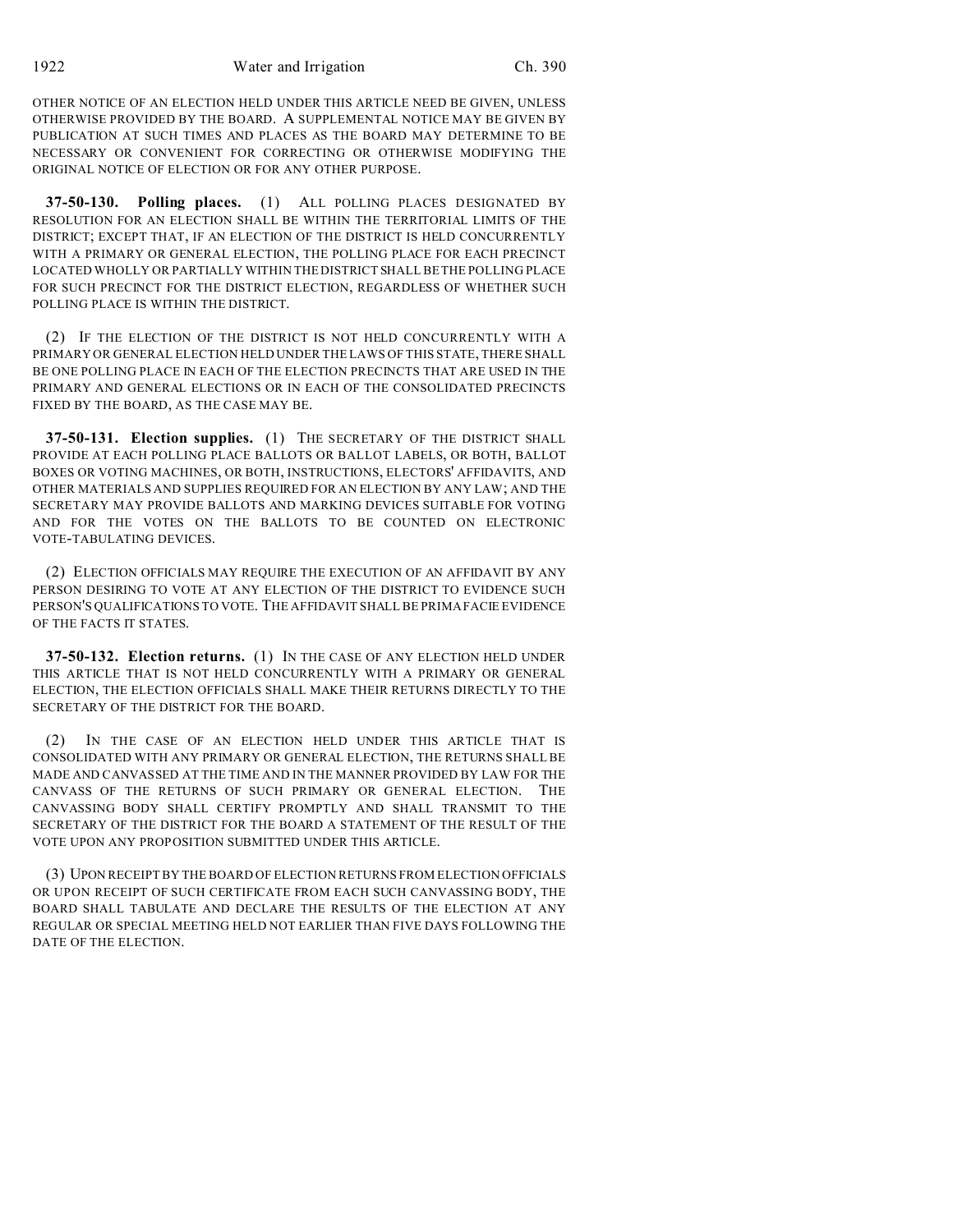(4) THE BOARD SHALL CAUSE THE RESULTS OF THE ELECTION TO BE PUBLISHED AT LEAST ONE TIME IN AT LEAST ONE NEWSPAPER HAVING GENERAL CIRCULATION IN THE DISTRICT.

**37-50-133. Debt and tax levy election contests.** (1) AN ELECTION DECLARED TO HAVE APPROVED AN AUTHORIZATION TO LEVY ANY TAX OR ISSUE ANY BONDS, BY APPROVAL OF THE TAX LEVY OR BOND QUESTION, OR OTHERWISE TO INCUR AN INDEBTEDNESS MAY BE CONTESTED BY ANY ELECTOR OF THE DISTRICT BY SUIT AGAINST IT AS CONTESTEE AND DEFENDANT IN ANY DISTRICT COURT OF ANY COUNTY IN WHICH THE DISTRICT IS WHOLLY OR PARTIALLY SITUATE:

(a) WHEN ILLEGAL VOTES HAVE BEEN RECEIVED OR LEGAL VOTES REJECTED AT THE POLLS IN SUFFICIENT NUMBERS TO CHANGE THE RESULTS:

(b) FOR ANY ERROR OR MISTAKE ON THE PART OF ANY OF THE JUDGES OF ELECTION, ANY COUNTY CLERK AND RECORDER, THE SECRETARY OF THE DISTRICT, OR THEIR RESPECTIVE OFFICERS AND EMPLOYEES IN COUNTING OR DECLARING THE RESULT OF THE ELECTION, IF THE ERROR OR MISTAKE IS SUFFICIENT TO CHANGE THE RESULT;

(c) FOR MISCONDUCT, FRAUD, OR CORRUPTION ON THE PART OF ANY OF THE JUDGES OF ELECTION, ANY COUNTY CLERK AND RECORDER, THE SECRETARY OF THE DISTRICT, OR THEIR RESPECTIVE OFFICERS AND EMPLOYEES, IF THE MISCONDUCT, FRAUD, OR CORRUPTION IS SUFFICIENT TO CHANGE THE RESULT;

(d) WHEN THE TAX LEVY OR BONDS OR OTHER INDEBTEDNESS IS AUTHORIZED TO BE ISSUED FOR AN INVALID PURPOSE; OR

(e) FOR ANY OTHER CAUSE THAT SHOWS THAT THE TAX LEVY OR BONDS OR OTHER INDEBTEDNESS IS NOT VALIDLY AUTHORIZED AT THE ELECTION.

(2) THE STYLE AND FORM OF PROCESS, THE MANNER OF SERVICE OF PROCESS AND PAPERS, THE FEES OF OFFICERS, AND JUDGMENT FOR COSTS AND EXECUTION OF THE JUDGMENT SHALL BE ACCORDING TO THE RULES AND PRACTICES OF THE COURT.

(3) BEFORE THE COURT TAKES JURISDICTION OF THE CONTEST, THE CONTESTER SHALL FILE WITH THE CLERK OF THE COURT A BOND, WITH SURETIES, TO BE APPROVED BY THE JUDGE, RUNNING TO THE DISTRICT AS CONTESTEE AND CONDITIONED TO PAY ALL COSTS IN CASE OF FAILURE OF THE CONTESTER TO MAINTAIN THE CONTEST.

(4) WHEN THE VALIDITY OF ANY TAX LEVY OR BOND OR OTHER INDEBTEDNESS ELECTION IS CONTESTED, THE PLAINTIFF OR PLAINTIFFS, WITHIN THIRTY DAYS AFTER THE RETURNS OF THE ELECTION ARE CANVASSED AND THE RESULTS DECLARED AND PUBLISHED, OR LAST PUBLISHED, AS THE CASE MAY BE, SHALL FILE WITH THE CLERK OF THE COURT A VERIFIED WRITTEN COMPLAINT SETTING FORTH SPECIFICALLY:

(a) THE NAME OF THE PARTY CONTESTING THE ELECTION AND A STATEMENT THAT THE PLAINTIFF OR EACH PLAINTIFF IS AN ELECTOR OF THE DISTRICT;

(b) THE PROPOSITION OR PROPOSITIONS VOTED ON AT THE ELECTION THAT ARE CONTESTED, THE NAME OF THE DISTRICT AS DEFENDANT AND CONTESTEE, AND THE DATE OF THE ELECTION; AND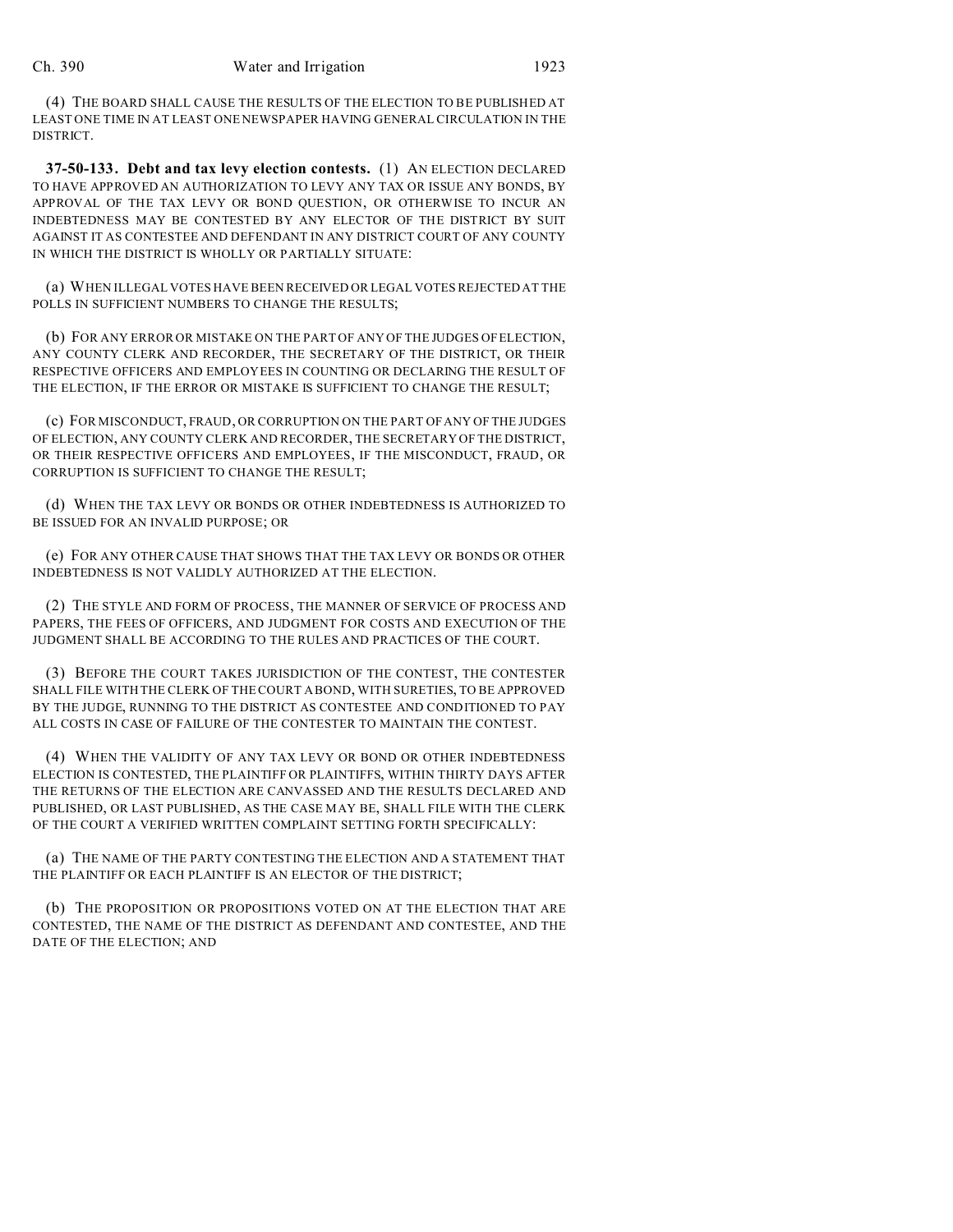(c) THE PARTICULAR GROUNDS OF THE CONTEST.

(5) NO SUCH CONTEST SHALL BE MAINTAINED AND NO ELECTION SHALL BE SET ASIDE OR HELD INVALID UNLESS SUCH A COMPLAINT IS FILED WITHIN THE PERIOD PRESCRIBED IN SUBSECTION (4) OF THIS SECTION.

(6) EXCEPT AS OTHERWISE PROVIDED IN THIS ARTICLE, THE ELECTION LAWS PERTAINING TO CONTESTED ELECTION CASES OF MUNICIPAL OFFICES AS PROVIDED IN PART 13 OF ARTICLE 10 OF TITLE 31, C.R.S., OF THE "COLORADO MUNICIPAL ELECTION CODE OF 1965", SHALL APPLY TO TAX LEVY OR BOND OR OTHER INDEBTEDNESS ELECTIONS; EXCEPT THAT ANY SUCH CONTEST SHALL BE REGARDED AS ONE CONTESTING THE OUTCOME OF THE VOTE ON THE PROPOSITION AUTHORIZING THE TAX LEVY OR ISSUANCE OF SECURITIES OR OTHERWISE INCURRING THE INDEBTEDNESS, RATHER THAN ELECTION TO OFFICE, AND THE DISTRICT AS CONTESTEE, RATHER THAN A PERSON DECLARED TO HAVE BEEN ELECTED TO OFFICE, SHALL BE REGARDED AS THE DEFENDANT.

(7) IF THE BOARD DECLARES THE PROPOSITION AUTHORIZING THE TAX LEVY OR ISSUANCE OF BONDS OR OTHERWISE INCURRING THE INDEBTEDNESS TO HAVE CARRIED AND NO CONTEST IS DULY FILED OR IF SUCH A CONTEST IS FILED AFTER IT IS FAVORABLY TERMINATED, THE BOARD MAY ISSUE THE BONDS OR OTHERWISE INCUR THE TAX LEVY OR INDEBTEDNESS AUTHORIZED AT THE ELECTION AT ONE TIME OR FROM TIME TO TIME.

**37-50-134. Covenants and other provisions in bonds.** (1) A RESOLUTION PROVIDING FOR THE ISSUANCE OF BONDS UNDER THIS ARTICLE, PAYABLE FROM PLEDGED REVENUES AND AN INDENTURE OR OTHER RELATED INSTRUMENT OR PROCEEDINGS, MAY AT THE DISCRETION OF THE BOARD CONTAIN COVENANTS OR OTHER PROVISIONS, NOTWITHSTANDING THAT SUCH COVENANTS AND PROVISIONS MAY LIMIT THE EXERCISE OF POWERS CONFERRED BY THIS ARTICLE, IN ORDER TO SECURE THE PAYMENT OF SUCH BONDS, IN AGREEMENT WITH THE HOLDERS OF SUCH BONDS, INCLUDING, WITHOUT LIMITATION, COVENANTS OR OTHER PROVISIONS AS TO ANY ONE OR MORE OF THE FOLLOWING:

(a) THE PLEDGED REVENUES AND, IN THE CASE OF GENERAL OBLIGATIONS, THE TAXES TO BE FIXED, CHARGED, OR LEVIED AND THEIR COLLECTION, USE, AND DISPOSITION, INCLUDING, WITHOUT LIMITATION, THE FORECLOSURE OF LIENS FOR DELINQUENCIES, THE DISCONTINUANCE OF SERVICES, FACILITIES, OR USE OF ANY PROPERTIES OR FACILITIES, PROHIBITION AGAINST FREE SERVICE, THE COLLECTION OF PENALTIES AND COLLECTION COSTS, AND THE USE AND DISPOSITION OF ANY MONEYS OF THE DISTRICT, DERIVED OR TO BE DERIVED, FROM ANY SOURCE DESIGNATED;

(b) THE ACQUISITION, IMPROVEMENT, OR EQUIPMENT OF ALL OR ANY PART OF PROPERTIES PERTAINING TO ANY PROJECT OR ANY FACILITIES;

(c) THE CREATION AND MAINTENANCE OF RESERVES OR SINKING FUNDS TO SECURE THE PAYMENT OF THE PRINCIPAL AND INTEREST ON ANY BONDS OR OF THE OPERATION AND MAINTENANCE EXPENSES OF ANY FACILITIES, OR PART THEREOF, AND THE SOURCE, CUSTODY, SECURITY, REGULATION, USE, AND DISPOSITION OF ANY SUCH RESERVES OR FUNDS, INCLUDING, WITHOUT LIMITATION, THE RELATED POWERS AND DUTIES OF ANY TRUSTEE;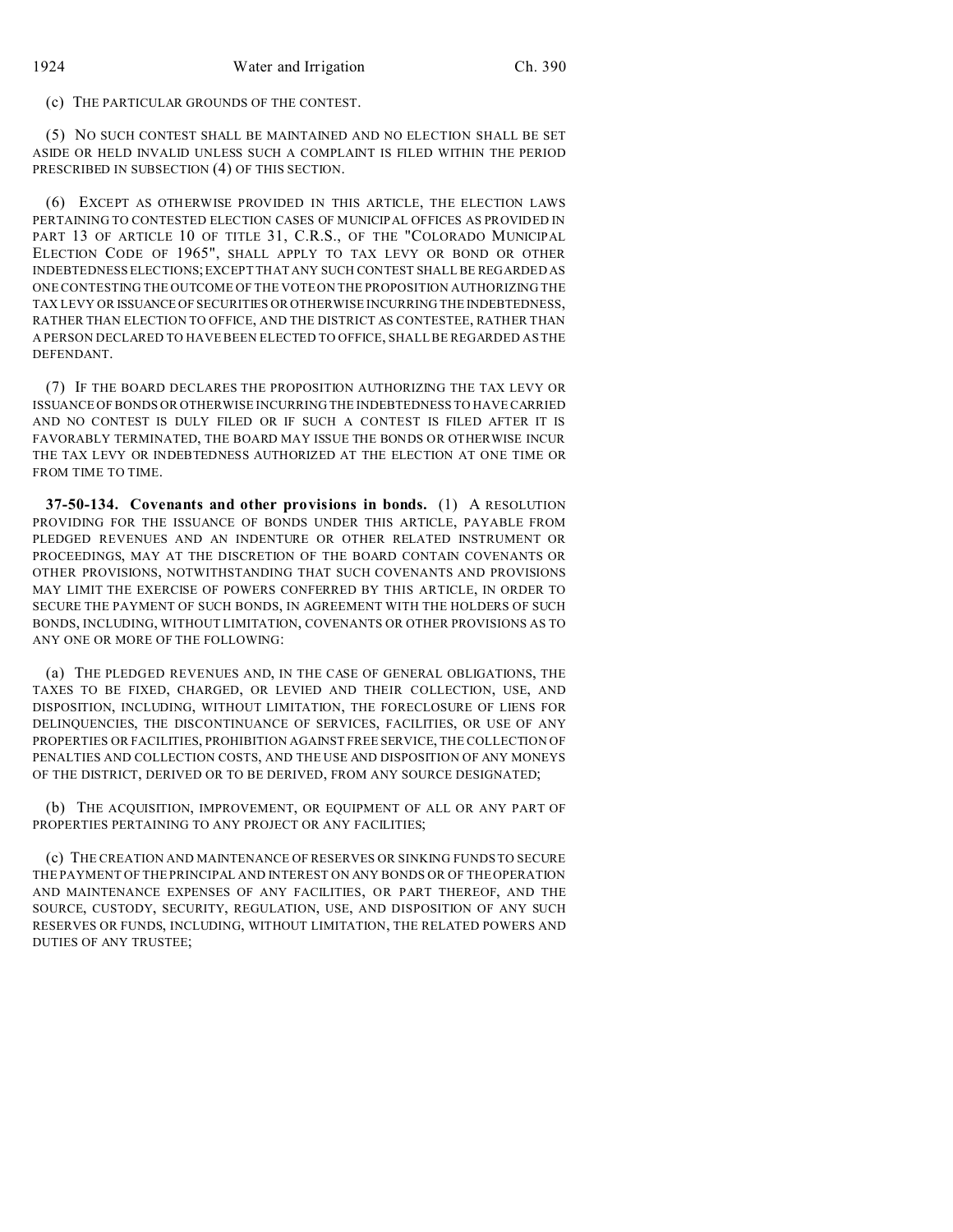(d) LIMITATIONS ON THE POWERS OF THE DISTRICT TO ACQUIRE OR OPERATE, OR PERMIT THE ACQUISITION OR OPERATION OF, STRUCTURES, FACILITIES, OR PROPERTIES THAT MAY COMPETE OR TEND TO COMPETE WITH ANY FACILITIES;

(e) THE VESTING IN A CORPORATE OR OTHER TRUSTEE OR TRUSTEES OF SUCH PROPERTY, RIGHTS, POWERS, AND DUTIES IN TRUST AS THE BOARD MAY DETERMINE, WHICH MAY INCLUDE ANY OR ALL OF THE RIGHTS, POWERS, AND DUTIES OF THE TRUSTEE APPOINTED BY THE HOLDERS OF BONDS, AND LIMITING OR ABROGATING THE RIGHTS OF SUCH HOLDERS TO APPOINT A TRUSTEE, OR LIMITING THE RIGHTS, DUTIES, AND POWERS OF SUCH TRUSTEE;

(f) EVENTS OF DEFAULT, RIGHTS, AND LIABILITIES ARISING FROM EVENTS OF DEFAULT AND THE RIGHTS, LIABILITIES, POWERS, AND DUTIES ARISING UPON THE BREACH BY THE DISTRICT OF ANY COVENANTS, CONDITIONS, OR OBLIGATIONS;

(g) THE TERMS AND CONDITIONS UPON WHICH THE HOLDERS OF THE BONDS OR OF A SPECIFIED PORTION, PERCENTAGE, OR AMOUNT OF THE BONDS, OR ANY TRUSTEE FOR THE HOLDERS, SHALL BE ENTITLED TO THE APPOINTMENT OF A RECEIVER, WHICH RECEIVER MAY ENTER, TAKE POSSESSION OF, OPERATE,AND MAINTAIN ANY FACILITIES OR SERVICE, PRESCRIBE FEES, RATES, AND OTHER CHARGES, AND COLLECT, RECEIVE, AND APPLY ALL RESULTING REVENUES IN THE SAME MANNER AS THE DISTRICT ITSELF MIGHT DO;

(h) A PROCEDURE BY WHICH THE TERMS OF ANY RESOLUTION AUTHORIZING BONDS OR ANY OTHER CONTRACT WITH ANY HOLDERS OF DISTRICT BONDS, INCLUDING, WITHOUT LIMITATION, AN INDENTURE OF TRUST OR SIMILAR INSTRUMENT, MAY BE AMENDED OR ABROGATED, AND AS TO THE PROPORTION, PERCENTAGE, OR AMOUNT OF BONDS THE HOLDERS OF WHICH MUST CONSENT THERETO, AND THE MANNER IN WHICH SUCH CONSENT MAY BE GIVEN;

(i) THE TERMS AND CONDITIONS UPON WHICH ANY OR ALL OF THE BONDS SHALL BECOME OR MAY BE DECLARED DUE BEFORE MATURITY AND AS TO THE TERMS AND CONDITIONS UPON WHICH SUCH DECLARATION AND ITS CONSEQUENCES MAY BE WAIVED; AND

(j) ALL SUCH ACTS AND THINGS AS MAY BE NECESSARY, CONVENIENT, OR DESIRABLE IN ORDER TO SECURE THE BONDS OR, IN THE DISCRETION OF THE BOARD, TEND TO MAKE THE BONDS MORE MARKETABLE, NOTWITHSTANDING THAT SUCH COVENANT, ACT, OR THING MAY NOT BE ENUMERATED IN THIS ARTICLE, IT BEING THE INTENTION OF THIS ARTICLE TO GIVE TO THE BOARD POWER TO DO IN THE NAME AND ON BEHALF OF THE DISTRICT ALL THINGS IN THE ISSUANCE OF DISTRICT BONDS AND FOR THEIR SECURITY, EXCEPT AS EXPRESSLY LIMITED IN THIS ARTICLE.

**37-50-135. Liens on pledged revenues.** (1) REVENUES PLEDGED FOR THE PAYMENT OF BONDS, AS RECEIVED BY OR OTHERWISE CREDITED TO THE DISTRICT UNDER THIS ARTICLE, SHALL IMMEDIATELY BE SUBJECT TO THE LIEN OF EACH SUCH PLEDGE WITHOUT ANY PHYSICAL DELIVERY, FILING, OR FURTHER ACT.

(2) THE LIEN OF EACH SUCH PLEDGE AND THE OBLIGATION TO PERFORM THE CONTRACTUAL PROVISIONS MADE IN THE AUTHORIZING RESOLUTION OR OTHER RELATED INSTRUMENT SHALL HAVE PRIORITY OVER ALL OTHER OBLIGATIONS OR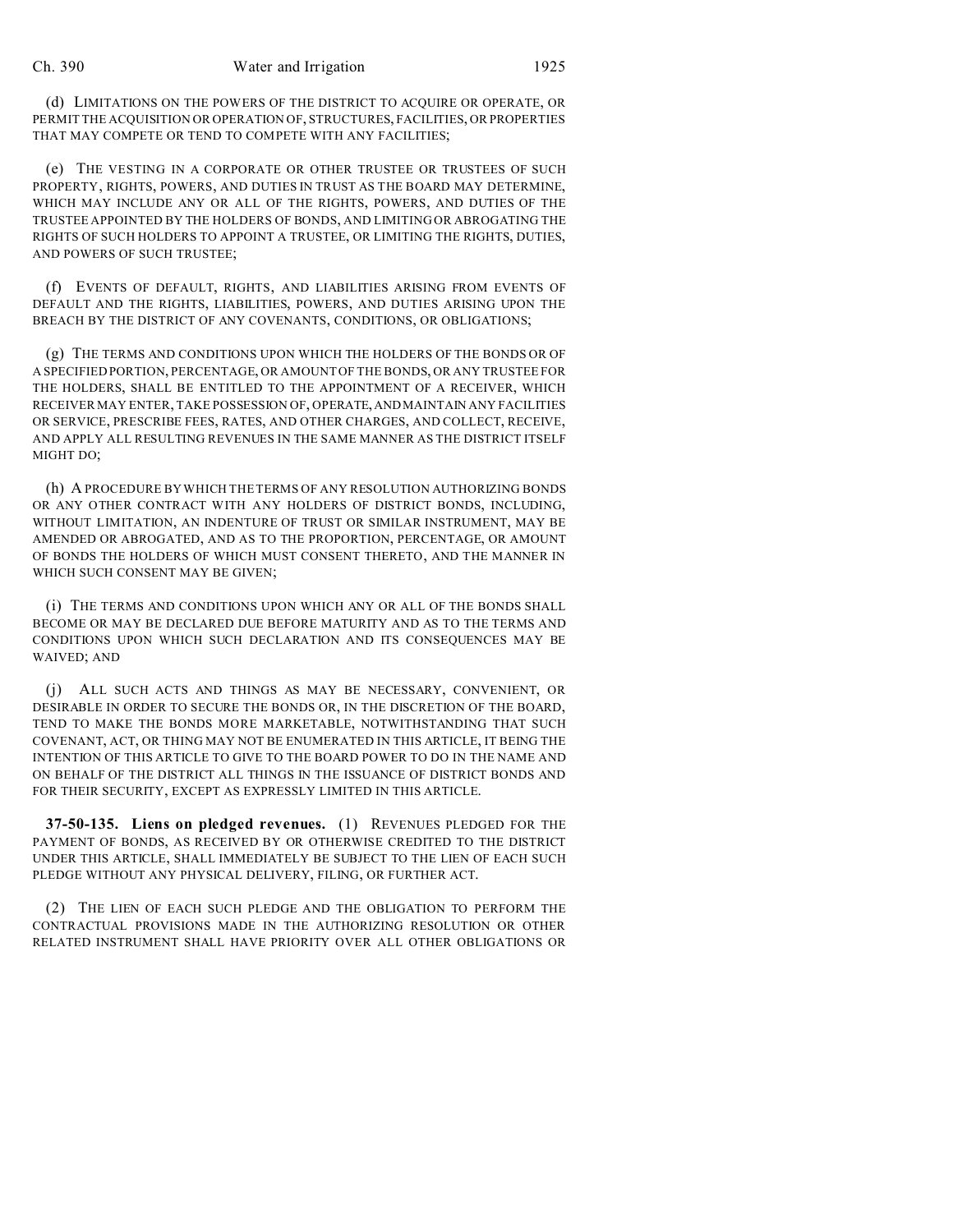LIABILITIES OF THE DISTRICT, EXCEPT AS MAY BE OTHERWISE PROVIDED IN THIS ARTICLE OR IN THE RESOLUTION OR OTHER INSTRUMENT, AND SUBJECT TO ANY PRIOR PLEDGES AND LIENS PREVIOUSLY CREATED.

(3) THE LIEN OF EACH SUCH PLEDGE SHALL BE VALID AND BINDING AS AGAINST ALL PERSONS HAVING CLAIMS OF ANY KIND IN TORT, IN CONTRACT, OR OTHERWISE AGAINST THE DISTRICT, IRRESPECTIVE OF WHETHER SUCH PERSONS HAVE NOTICE OF THE LIEN.

**37-50-136. Rights - powers of holders of bonds - trustees.** (1) SUBJECT TO ANY CONTRACTUAL LIMITATIONS BINDING UPON THE HOLDERS OF ANY ISSUE OR SERIES OF BONDS OF THE DISTRICT ISSUING BONDS UNDER THIS ARTICLE, OR THE HOLDERS' TRUSTEE, INCLUDING, WITHOUT LIMITATION, THE RESTRICTION OF THE EXERCISE OF ANY REMEDY TO A SPECIFIED PROPORTION, PERCENTAGE, OR NUMBER OF SUCH HOLDERS, AND SUBJECT TO ANY PRIOR OR SUPERIOR RIGHTS OF OTHERS, A HOLDER OF BONDS, OR THE HOLDER'S TRUSTEE, SHALL HAVE THE RIGHT AND POWER, FOR THE EQUAL BENEFIT AND PROTECTION OF ALL HOLDERS OF BONDS SIMILARLY SITUATED:

(a) BY MANDAMUS OR OTHER SUIT, ACTION, OR PROCEEDING AT LAW OR IN EQUITY, TO ENFORCE THE HOLDER'S RIGHTS AGAINST THE DISTRICT, BOARD, OR ANY COMBINATION, OR THE OFFICERS, AGENTS, AND EMPLOYEES OF THE DISTRICT TO COMPEL THE DISTRICT, BOARD, OR SUCH OFFICERS, AGENTS, OR EMPLOYEES TO PERFORM THEIR RESPECTIVE DUTIES, OBLIGATIONS, OR OTHER COMMITMENTS UNDER THIS ARTICLE AND THEIR RESPECTIVE COVENANTS AND AGREEMENTS WITH THE HOLDER OF A BOND;

(b) BY ACTION OR SUIT IN EQUITY, TO REQUIRE THE DISTRICT TO ACCOUNT AS IF IT WERE THE TRUSTEE OF AN EXPRESS TRUST;

(c) BY ACTION OR SUIT IN EQUITY, TO HAVE A RECEIVER APPOINTED, WHICH RECEIVER MAY ENTER AND TAKE POSSESSION OF FACILITIES AND PLEDGED REVENUES FOR THE PAYMENT OF THE BONDS; PRESCRIBE SUFFICIENT FEES, RATES, AND OTHER CHARGES DERIVED FROM THE FACILITIES; AND COLLECT, RECEIVE, AND APPLY ALL PLEDGED REVENUES OR OTHER MONEYS PLEDGED FOR THE PAYMENT OF THE BONDS IN THE SAME MANNER AS THE DISTRICT ITSELF MIGHT DO IN ACCORDANCE WITH THE OBLIGATIONS OF THE DISTRICT; AND

(d) BY ACTION OR SUIT IN EQUITY, TO ENJOIN ANY ACTS OR THINGS THAT MAY BE UNLAWFUL OR IN VIOLATION OF THE RIGHTS OF THE HOLDER OF ANY BONDS.

**37-50-137. Investments and securities.** (1) THE BOARD, SUBJECT TO CONTRACTUAL LIMITATIONS FROM TIME TO TIME IMPOSED UPON THE DISTRICT BY A RESOLUTION AUTHORIZING THE ISSUANCE OF THE OUTSTANDING BONDS OF THE DISTRICT, A TRUST INDENTURE, OR OTHER RELATED PROCEEDINGS, MAY INVEST AND REINVEST PROCEEDS OF TAXES, PLEDGED REVENUES, AND PROCEEDS OF BONDS ISSUED UNDER THIS ARTICLE IN SECURITIES MEETING THE INVESTMENT REQUIREMENTS ESTABLISHED IN PART 6 OF ARTICLE 75 OF TITLE 24, C.R.S., AND MAY DEPOSIT SUCH PROCEEDS IN ANY TRUST BANK, SECURED IN SUCH MANNER AND SUBJECT TO SUCH TERMS AND CONDITIONS AS THE BOARD MAY DETERMINE, WITH OR WITHOUT THE PAYMENT OF ANY INTEREST ON SUCH DEPOSIT, INCLUDING, WITHOUT LIMITATION,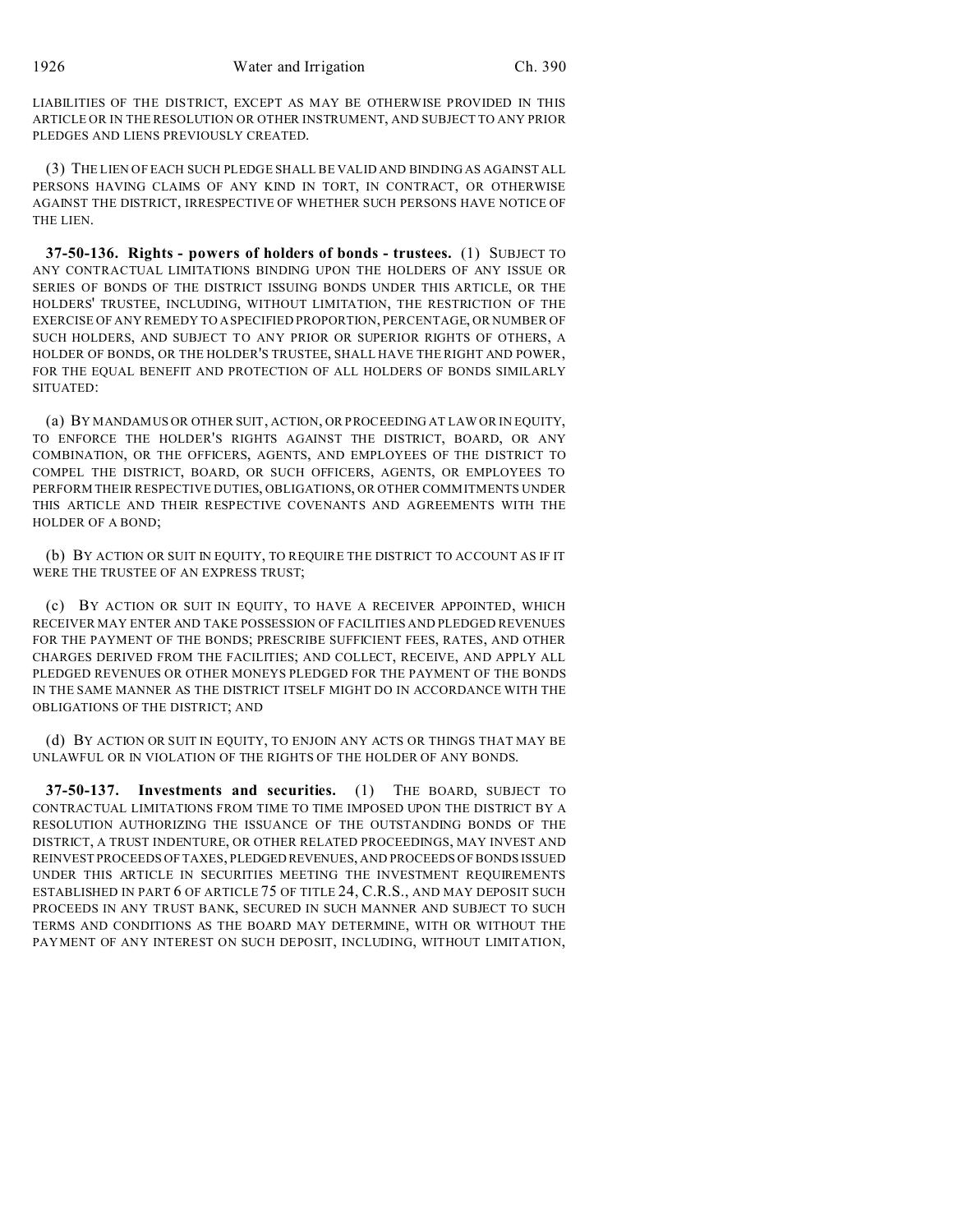TIME DEPOSITS EVIDENCED BY CERTIFICATES OF DEPOSIT.

(2) SUCH SECURITIES AND CERTIFICATES OF DEPOSIT THUS HELD MAY, FROM TIME TO TIME, BE SOLD AND THE PROCEEDS MAY BE SO REINVESTED OR REDEPOSITED AS PROVIDED IN THIS SECTION.

(3) SALES AND REDEMPTIONS OF SUCH SECURITIES AND CERTIFICATES OF DEPOSIT THUS HELD SHALL, FROM TIME TO TIME, BE MADE SO THAT THE PROCEEDS MAY BE APPLIED TO THE PURPOSES FOR WHICH THE MONEY WITH WHICH SUCH SECURITIES AND CERTIFICATES OF DEPOSIT WERE ORIGINALLY ACQUIRED.

(4) GAINS FROM SUCH INVESTMENTS OR REINVESTMENTS MAY BE CREDITED TO ANY FUND OR ACCOUNT PLEDGED FOR THE PAYMENT OF DISTRICT BONDS ISSUED UNDER THIS ARTICLE, INCLUDING ANY APPLICABLE RESERVE, ANY OTHER FUND OR ACCOUNT PERTAINING TO A PROJECT OR FACILITY, OR THE DISTRICT'S GENERAL FUND, SUBJECT TO CONTRACTUAL LIMITATIONS IN A PROCEEDING PERTAINING TO OUTSTANDING DISTRICT BONDS.

(5) IT IS LAWFUL FOR A COMMERCIAL BANK INCORPORATED UNDER THE LAWS OF THIS STATE THAT MAY ACT AS DEPOSITORY OF THE PROCEEDS OF BONDS ISSUED UNDER THIS ARTICLE, SECURITIES OWNED BY THE DISTRICT, PROCEEDS OF TAXES, PLEDGED REVENUES, AND MONEYS OTHERWISE PERTAINING TO A PROJECT, FACILITIES, OR ANY COMBINATION, TO FURNISH SUCH INDEMNIFYING BONDS AND TO PLEDGE SUCH SECURITIES AS MAY BE REQUIRED BY THE BOARD.

**37-50-138. Rents and charges.** (1) (a) THE DISTRICT AND ANY POLITICAL SUBDIVISION OF THE STATE OF COLORADO CONTRACTING WITH THE DISTRICT AND FIXING AND COLLECTING ANNUAL RENTALS, SERVICE CHARGES, OTHER CHARGES, OR ANY COMBINATION THEREOF, ARE AUTHORIZED TO FIX AND COLLECT RENTS, RATES, FEES, TOLLS, AND OTHER CHARGES, IN THIS ARTICLE SOMETIMES REFERRED TO AS "SERVICE CHARGES", FOR DIRECT OR INDIRECT CONNECTION WITH, OR THE USE OR SERVICES OF, A WATER SYSTEM, JOINT SYSTEM, OR OTHER FACILITIES, INCLUDING, WITHOUT LIMITATION,CONNECTION CHARGES, MINIMUM CHARGES, AND CHARGES FOR THE AVAILABILITY OF SERVICE.

(b) SUCH SERVICE CHARGES MAY BE CHARGED TO AND COLLECTED IN ADVANCE OR OTHERWISE BY A DISTRICT FROM A POLITICAL SUBDIVISION OR PERSON AND BY A POLITICAL SUBDIVISION FROM A PERSON CONTRACTING FOR SUCH CONNECTION, USE, OR SERVICES OR FROM THE OWNER, OCCUPANT, OR ANY COMBINATION, OF REAL PROPERTY THAT DIRECTLY OR INDIRECTLY IS, HAS BEEN, OR WILL BE CONNECTED WITH SUCH FACILITIES. THE POLITICAL SUBDIVISION, OWNER, OR OCCUPANT OF SUCH REAL PROPERTY SHALL BE LIABLE FOR AND SHALL PAY SUCH SERVICE CHARGES TO THE DISTRICT OR POLITICAL SUBDIVISION FIXING THE SERVICE CHARGES AT THE TIME AND PLACE SUCH SERVICE CHARGES ARE DUE AND PAYABLE.

(c) SERVICE CHARGES OF THE DISTRICT MAY ACCRUE FROM A DATE ON WHICH THE BOARD REASONABLY ESTIMATES, IN A RESOLUTION AUTHORIZING THE ISSUANCE OF SECURITIES, OTHER RELATED INSTRUMENTS, OR IN A CONTRACT WITH ANY POLITICAL SUBDIVISION OR PERSON, THAT FACILITIES OR PROJECTS BEING ACQUIRED OR IMPROVED AND EQUIPPED WILL BE AVAILABLE FOR SERVICE OR USE.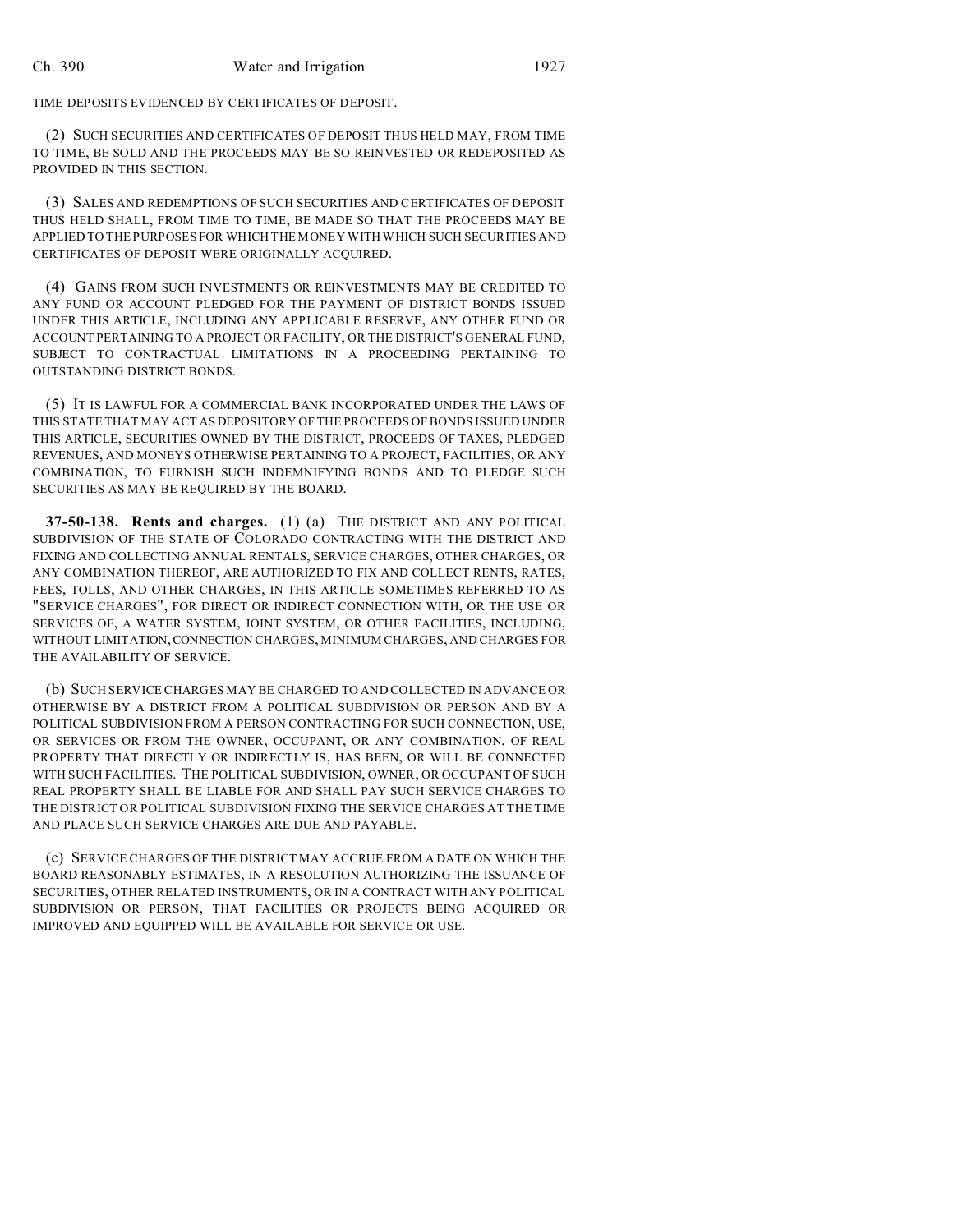1928 Water and Irrigation Ch. 390

(2) (a) SUCH RENTS, RATES, FEES, TOLLS, AND OTHER CHARGES, BEING IN THE NATURE OF USE OR SERVICE CHARGES, SHALL, AS NEARLY AS THE DISTRICT SHALL DEEM PRACTICABLE AND EQUITABLE, BE REASONABLE, AND SUCH SERVICE CHARGES SHALL BE UNIFORM THROUGHOUT THE DISTRICT FOR THE SAME TYPE, CLASS, AND AMOUNT OF USE OR SERVICE OF THE FACILITIES AND MAY BE BASED OR COMPUTED EITHER ON:

(I) MEASUREMENTS OF WATER OR FLOW DEVICES THAT ARE DULY PROVIDED AND MAINTAINED BY THE DISTRICT OR ANY USER AS APPROVED BY THE DISTRICT;

(II) THE CONSUMPTION OF WATER IN, ON, OR IN CONNECTION WITH THE POLITICAL SUBDIVISION, PERSON, OR REAL PROPERTY, MAKING DUE ALLOWANCE FOR COMMERCIAL USE OF WATER, INFILTRATION OF GROUND WATER, AND DISCHARGE OF SURFACE RUNOFF TO THE FACILITIES;

(III) THE NUMBER AND KIND OF WATER FIXTURES OR FACILITIES ON OR IN CONNECTION WITH THE POLITICAL SUBDIVISION, PERSON, OR REAL PROPERTY;

(IV) THE WATER FACILITIES IN, ON, OR IN CONNECTION WITH THE POLITICAL SUBDIVISION, PERSON, OR REAL PROPERTY;

(V) THE NUMBER OF PERSONS RESIDING OR WORKING IN, ON, OR OTHERWISE CONNECTED OR IDENTIFIED WITH THE POLITICAL SUBDIVISION, PERSON, OR REAL PROPERTY;

(VI) THE CAPACITY OF THE IMPROVEMENTS IN, ON, OR CONNECTED WITH THE POLITICAL SUBDIVISION, PERSON, OR REAL PROPERTY;

(VII) THE AVAILABILITY OF SERVICE OR READINESS TO SERVE BY THE FACILITIES;

(VIII) ANY OTHER FACTORS DETERMINING THE TYPE, CLASS, AND AMOUNT OF USE OR SERVICE OF THE FACILITIES; OR

(IX) ANY COMBINATION OF ANY SUCH FACTORS.

(b) REASONABLE PENALTIES MAY BE FIXED FOR DELINQUENCIES, INCLUDING, WITHOUT LIMITATION, INTEREST ON DELINQUENT SERVICE CHARGES FROM THE DUE DATE AT A RATE NOT EXCEEDING ONE PERCENT PER MONTH OR MONTHLY FRACTION, REASONABLE ATTORNEY FEES, AND OTHER COSTS OF COLLECTION.

(3) THE DISTRICT SHALL PRESCRIBE AND, FROM TIME TO TIME WHEN NECESSARY, REVISE A SCHEDULE OF SUCH SERVICE CHARGES, WHICH SHALL COMPLY WITH THE TERMS OF ANY CONTRACT OF THE DISTRICT OR POLITICAL SUBDIVISION FIXING THE SERVICE CHARGES.

(4) THE GENERAL ASSEMBLY HAS DETERMINED AND DECLARED THAT THE OBLIGATIONS, ARISING FROM TIME TO TIME, OF THE DISTRICT, ANY POLITICAL SUBDIVISION, OR ANY PERSON TO PAY SERVICE CHARGES FIXED IN CONNECTION WITH ANY FACILITIES SHALL CONSTITUTE GENERAL OBLIGATIONS OF THE DISTRICT, POLITICAL SUBDIVISION, OR PERSON CHARGED WITH THEIR PAYMENT; EXCEPT THAT, AS SUCH OBLIGATIONS ACCRUE FOR CURRENT SERVICES AND BENEFITS FROM, AND THE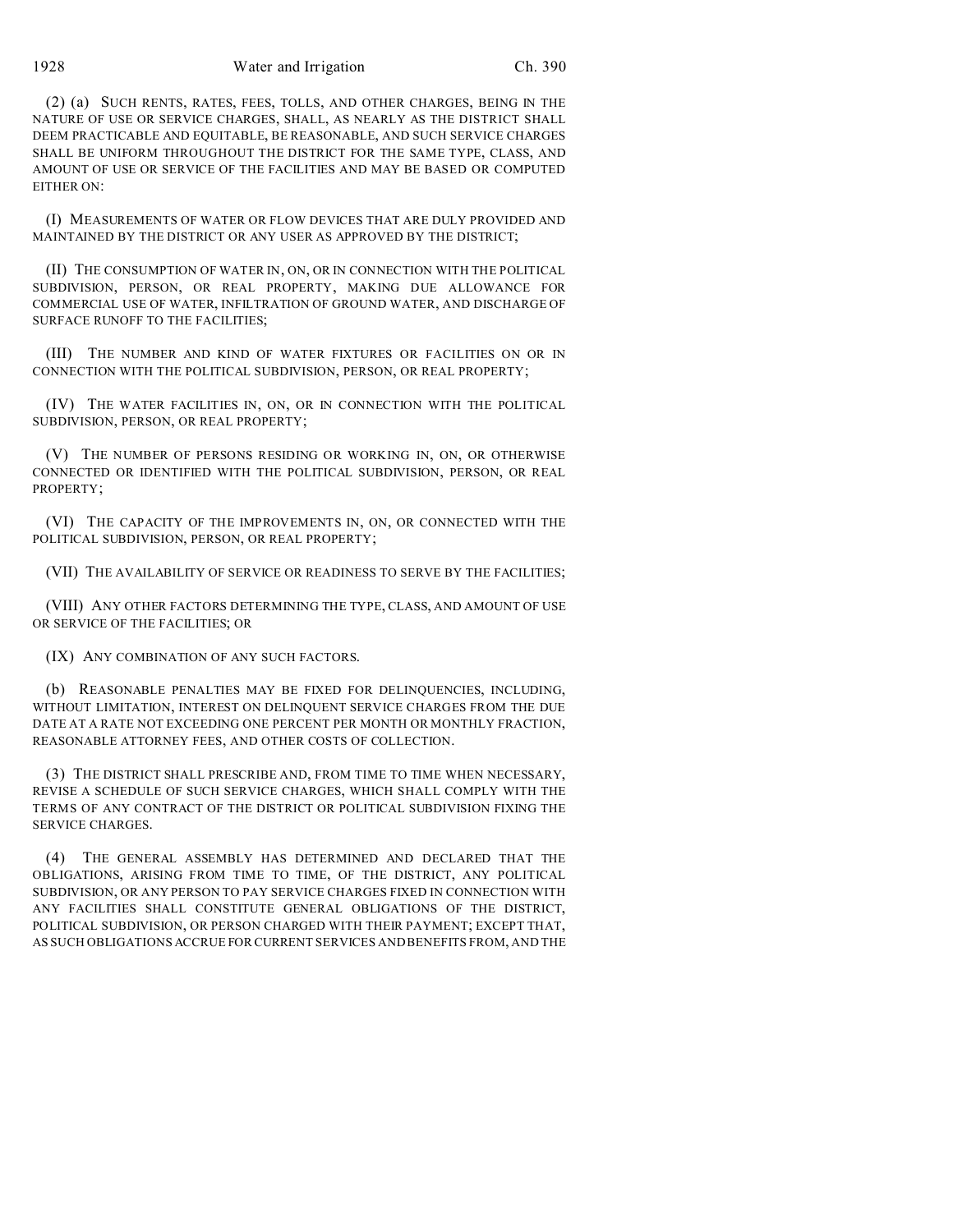USE OF, SUCH FACILITIES, THE OBLIGATIONS SHALL NOT CONSTITUTE AN INDEBTEDNESS OF THE DISTRICT OR ANY POLITICAL SUBDIVISION WITHIN THE MEANING OF CONSTITUTIONAL, CHARTER, OR STATUTORY LIMITATION OR OTHER PROVISION RESTRICTING THE INCURRENCE OF DEBT.

(5) NO BOARD, AGENCY, BUREAU, COMMISSION, OR OFFICIAL, OTHER THAN THE BOARD OF DIRECTORS OF THE DISTRICT, HAS AUTHORITY TO FIX, PRESCRIBE, LEVY, MODIFY, SUPERVISE, OR REGULATE THE MAKING OF SERVICE CHARGES OR TO PRESCRIBE, SUPERVISE, OR REGULATE THE PERFORMANCE OF SERVICES PERTAINING TO THE DISTRICT'S FACILITIES, AS AUTHORIZED BY THIS ARTICLE; EXCEPT THAT THIS SUBSECTION (5) SHALL NOT BE CONSTRUED TO BE A LIMITATION ON THE CONTRACTING POWERS OF THE BOARD.

**37-50-139. Miscellaneous powers.** (1) THE DISTRICT SHALL ALSO HAVE THE FOLLOWING POWERS:

(a) TO PAY OR OTHERWISE DEFRAY AND TO CONTRACT TO PAY OR DEFRAY, FOR A TERM NOT EXCEEDING SEVENTY-FIVE YEARS, WITHOUT AN ELECTION, EXCEPT AS OTHERWISE PROVIDED IN THIS ARTICLE, THE PRINCIPAL OF, PRIOR REDEMPTION PREMIUMS DUE IN CONNECTION WITH, INTEREST ON,ANDOTHERCHARGES PERTAINING TO SECURITIES OR OTHER OBLIGATIONS OF THE FEDERAL GOVERNMENT, THE DISTRICT, A POLITICAL SUBDIVISION, OR A PERSON THAT WERE INCURRED IN CONNECTION WITH RELATED PROPERTY SUBSEQUENTLY ACQUIRED BY THE DISTRICT AND RELATING TO THE DISTRICT'S FACILITIES;

(b) TO ESTABLISH, OPERATE, AND MAINTAIN FACILITIES WITHIN THE DISTRICT OR ELSEWHERE, ACROSS OR ALONG ANY PUBLIC STREET, HIGHWAY, BRIDGE, OR VIADUCT OR OTHER PUBLIC RIGHT-OF-WAY OR IN, UPON, UNDER, OR OVER ANY VACANT PUBLIC LANDS, WHICH PUBLIC LANDS NOW ARE, OR MAY BECOME, THE PROPERTY OF A POLITICAL SUBDIVISION OF THIS STATE, WITHOUT FIRST OBTAINING AFRANCHISE FROM THE POLITICAL SUBDIVISION HAVING JURISDICTION OVER THE LANDS; EXCEPT THAT THE DISTRICT SHALL COOPERATE WITH ANY POLITICAL SUBDIVISION HAVING SUCH JURISDICTION, SHALL PROMPTLY RESTORE ANY SUCH PUBLIC STREET, HIGHWAY, BRIDGE, VIADUCT, OR OTHER PUBLIC RIGHT-OF-WAY TO ITS FORMER STATE OF USEFULNESS AS NEARLY AS MAY BE AND SHALL NOT PERMANENTLY IMPAIR COMPLETELY OR MATERIALLY THE USEFULNESS OF THE RIGHT-OF-WAY;

(c) TO ADOPT, AMEND, REPEAL, ENFORCE, AND OTHERWISE ADMINISTER SUCH REASONABLE RESOLUTIONS, RULES, REGULATIONS, AND ORDERS AS THE DISTRICT SHALL DEEM NECESSARY OR CONVENIENT FOR THE CONDUCT OF ITS BUSINESS, INCLUDING, BUT NOT LIMITED TO, THE OPERATION, MAINTENANCE, MANAGEMENT, GOVERNMENT, AND USE OF THE FACILITIES OF THE DISTRICT AND ANY OTHER FACILITIES UNDER ITS CONTROL, WHETHER SITUATED WITHIN, WITHOUT, OR BOTH WITHIN AND WITHOUT THE TERRITORIAL LIMITS OF THE DISTRICT.

**37-50-140. Joint action entity.** (1) THE DISTRICT AND ANOTHER COOPERATING ENTITY OR ENTITIES RELATING TO A PROJECT OR FACILITIES IN WHICH THE DISTRICT IS A PARTY IN INTEREST MAY CREATE A JOINT ACTION ENTITY, WHICH SHALL BE A SEPARATE BODY CORPORATE, FOR THE PLANNING, CONSTRUCTION, LEASE, OTHER ACQUISITION,IMPROVEMENT, EQUIPMENT, OPERATION, MAINTENANCE, DISPOSAL,AND FINANCING OF ANY ENTERPRISE OR PROPERTIES RELATING TO SUCH PROJECT OR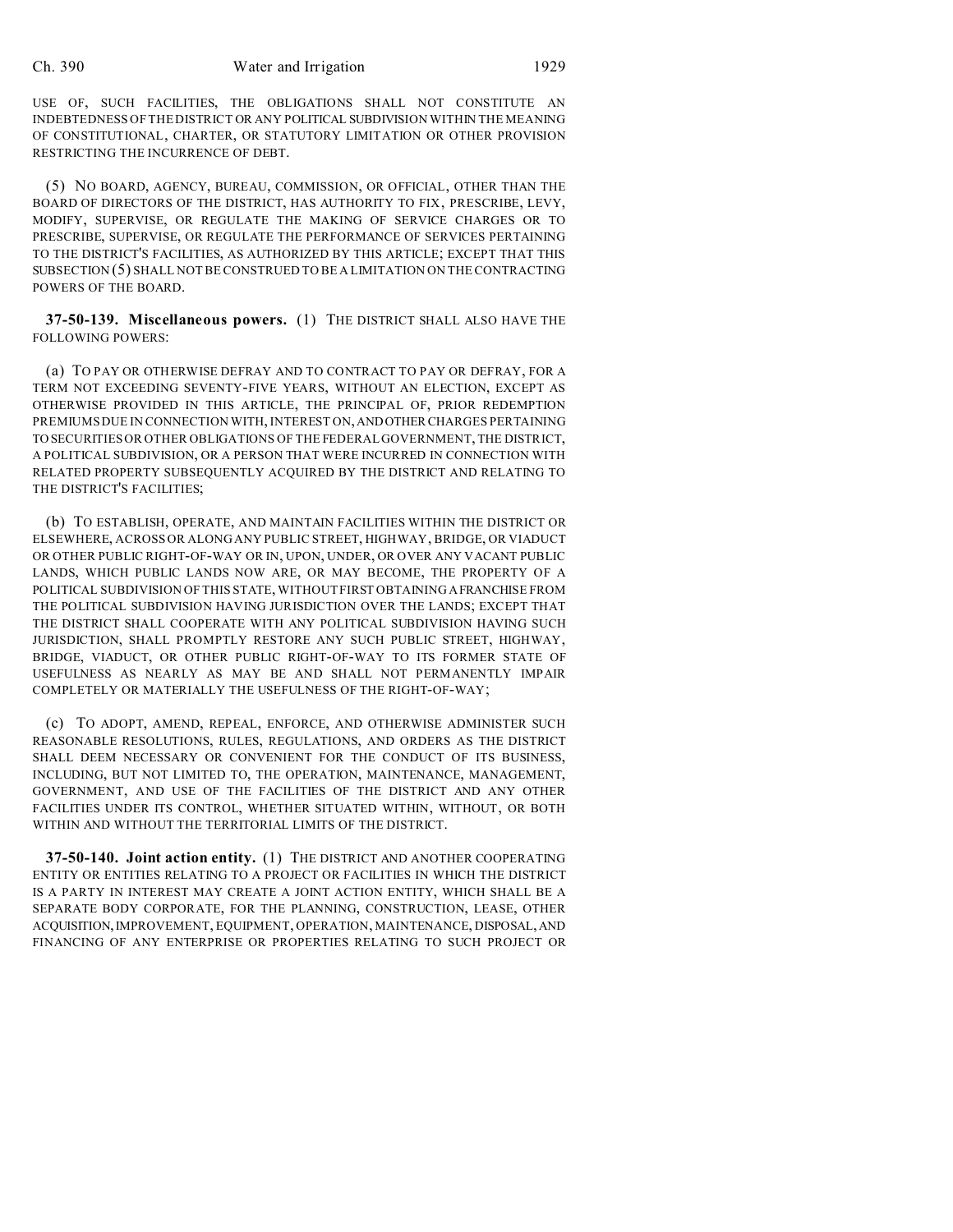#### FACILITIES.

(2) A JOINT ACTION ENTITY MAY EXERCISE THE POWERS GRANTED TO THE DISTRICT BY THIS ARTICLE, OTHER THAN THE LEVY OR FIXING AND COLLECTION OF TAXES, ASSESSMENTS, AND SERVICE CHARGES AND THE MAKING AND REVISING OF RULES AND REGULATIONS UNDER THE POLICE POWER.

**37-50-141. Refunding.** (1) ANY REVENUE BONDS ISSUED UNDER THIS ARTICLE AND AT ANY TIME OUTSTANDING MAY, AT ANY TIME AND FROM TIME TO TIME, BE REFUNDED BY THE DISTRICT BY THE ISSUANCE OF ITS REFUNDING BONDS IN SUCH AMOUNT AS THE BOARD MAY DEEM NECESSARY TO REFUND THE PRINCIPAL OF THE BONDS TO BE REFUNDED, UNPAID INTEREST, PREMIUMS, AND NECESSARY INCIDENTAL EXPENSES.

(2) ANY SUCH REFUNDING MAY BE EFFECTED, WHETHER THE BONDS TO BE REFUNDED HAVE MATURED OR SHALL MATURE LATER, EITHER BY SALE OF THE REFUNDING BONDS AND THE APPLICATION OF THE PROCEEDS, DIRECTLY OR INDIRECTLY, TO THE PAYMENT OF THE BONDS TO BE REFUNDED OR BY EXCHANGE OF THE REFUNDING BONDS FOR THE BONDS TO BE REFUNDED, BUT THE HOLDERS OF BONDS TO BE SO REFUNDED SHALL NOT BE COMPELLED, WITHOUT THEIR CONSENT, TO SURRENDER THEIR BONDS FOR PAYMENT OR EXCHANGE BEFORE THE DATE ON WHICH THEY ARE PAYABLE BY MATURITY DATE, OPTION TO REDEEM, OR OTHERWISE OR IF THEY ARE CALLED FOR REDEMPTION BEFORE THE DATE ON WHICH THEY ARE, BY THEIR TERMS, SUBJECT TO REDEMPTION BY OPTION OR OTHERWISE. EXCEPT TO THE EXTENT EXPRESSLY OR BY IMPLICATION INCONSISTENT WITH THE TERMS OF THIS ARTICLE, ARTICLE 54 OF TITLE 11, C.R.S., SHALL GOVERN THE ISSUANCE OF SUCH REFUNDING BONDS AND THE ESTABLISHMENT OF ANY RELATED ESCROW.

(3) REFUNDING BONDS ISSUED UNDER AUTHORITY OF THIS ARTICLE SHALL BE PAYABLE SOLELY FROM REVENUES OUT OF WHICH BONDS TO BE REFUNDED ARE PAYABLE OR FROM REVENUES OUT OF WHICH BONDS OF THE SAME CHARACTER MAY BE MADE PAYABLE UNDER THIS ARTICLE OR OTHER LAW IN EFFECT AT THE TIME OF THE REFUNDING.

**37-50-142. Severability.** IF ANY PROVISION OF THIS ARTICLE OR THE APPLICATION THEREOF TO ANY PERSON OR CIRCUMSTANCE IS HELD INVALID, SUCH INVALIDITY SHALL NOT AFFECT OTHER PROVISIONS OR APPLICATIONS OF THE ARTICLE THAT CAN BE GIVEN EFFECT WITHOUT THE INVALID PROVISION OR APPLICATION, AND TO THIS END THE PROVISIONS OF THIS ARTICLE ARE DECLARED TO BE SEVERABLE.

**SECTION 2.** 37-45.1-102 (1), Colorado Revised Statutes, is amended to read:

**37-45.1-102. Definitions.** As used in this article, unless the context otherwise requires:

(1) "District" means any state or local governmental entity which THAT has authority to conduct water activities, including a water conservancy district created pursuant to article 45 of this title, a water conservation district created by article 46, 47, or 48, OR 50 of this title, a water and sanitation district or other entity created pursuant to title 32, C.R.S., an entity created pursuant to title 29, C.R.S., or this title, a county, or a municipality.